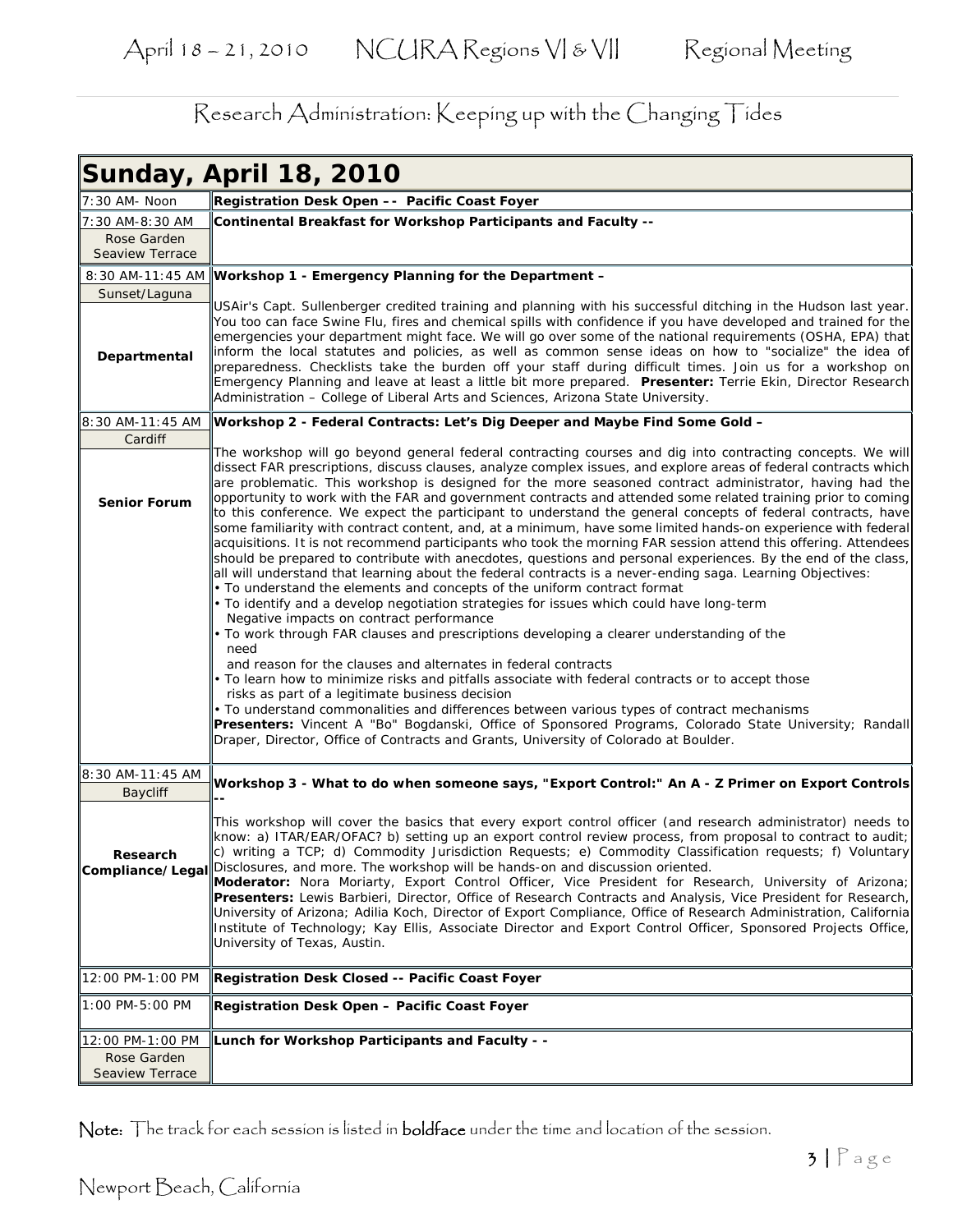|                              | <b>Sunday, April 18, 2010</b>                                                                                                                                                                                                                                                                                                                                                                                                                                                                                                                                                                                                                                                                                                                                                                                                                                                                                                                                                                                                                                                                                                                                                                                                                                |
|------------------------------|--------------------------------------------------------------------------------------------------------------------------------------------------------------------------------------------------------------------------------------------------------------------------------------------------------------------------------------------------------------------------------------------------------------------------------------------------------------------------------------------------------------------------------------------------------------------------------------------------------------------------------------------------------------------------------------------------------------------------------------------------------------------------------------------------------------------------------------------------------------------------------------------------------------------------------------------------------------------------------------------------------------------------------------------------------------------------------------------------------------------------------------------------------------------------------------------------------------------------------------------------------------|
| 1:15 PM-4:30 PM              | Workshop 4 - Clinical Trials: Contract Negotiation and Administration                                                                                                                                                                                                                                                                                                                                                                                                                                                                                                                                                                                                                                                                                                                                                                                                                                                                                                                                                                                                                                                                                                                                                                                        |
| Baycliff                     |                                                                                                                                                                                                                                                                                                                                                                                                                                                                                                                                                                                                                                                                                                                                                                                                                                                                                                                                                                                                                                                                                                                                                                                                                                                              |
| Preaward                     | This workshop will provide you with insights and decision-making steps for negotiating clinical trial contracts.<br>In addition, we will take you beyond the contract to discuss regulatory, administrative and study management<br>issues that must be considered and provided for in negotiating the contract to prepare the path for effective<br>and accountable clinical trial administration. Panel members will present important, special contract terms<br>and conditions applicable to clinical trial contracts, the historical and current bases for regulatory<br>requirements, share the tools and tips of the trade, and focus on potential problem areas. We will address<br>topics such as developing sound budgets, the regulatory procedures required for protocol review, IRB, FDA,<br>and HIPAA compliance, the differences Among industry-sponsored, PI-initiated and NIH-funded clinical trials,<br>and the uses of the Clinicaltrials.gov website. Presenters: Stephanie Tramz, Contract and Grant Officer,<br>Stanford University; Angela Wishon, Assistant Vice Chancellor, Regulatory Compliance, University of Colorado,<br>Denver.                                                                                               |
| 1:15 PM-4:30 PM              | Workshop 5 - Is it OK if I? What I should know about A-21? -                                                                                                                                                                                                                                                                                                                                                                                                                                                                                                                                                                                                                                                                                                                                                                                                                                                                                                                                                                                                                                                                                                                                                                                                 |
| Sunset/Laguna                |                                                                                                                                                                                                                                                                                                                                                                                                                                                                                                                                                                                                                                                                                                                                                                                                                                                                                                                                                                                                                                                                                                                                                                                                                                                              |
| Research<br>Compliance/Legal | Using Office of Management and Budget (OMB) Circular A-21: "Cost Principles for Educational Institutions" is<br>absolutely necessary for every research administrator. A-21 is our costing bible, the primary reference for<br>determining allowable and unallowable costs. This session studies A-21 in depth, looking at not only the<br>structure of the document but the actual words and their meaning. There will be discussions regarding the<br>government's intent in writing various paragraphs. The attendee will be asked to consider scenarios based on<br>real occurrences. The session is targeted toward the less experienced research administrator, individuals who<br>have not had much experience with A-21. By the end of the class the attendee will be comfortable using A-21<br>as the basis for costing decisions and will have the background to explain the rationale for those decisions.<br>Learning objectives:                                                                                                                                                                                                                                                                                                                |
|                              | • To know the reasons and functions of the principles within of A-21                                                                                                                                                                                                                                                                                                                                                                                                                                                                                                                                                                                                                                                                                                                                                                                                                                                                                                                                                                                                                                                                                                                                                                                         |
|                              | • To understand the four criteria for considering the appropriateness of an expense; allowable,                                                                                                                                                                                                                                                                                                                                                                                                                                                                                                                                                                                                                                                                                                                                                                                                                                                                                                                                                                                                                                                                                                                                                              |
|                              | allocable, reasonable, consistent<br>• To use the institution's disclosure statement and accounting practices to support costing                                                                                                                                                                                                                                                                                                                                                                                                                                                                                                                                                                                                                                                                                                                                                                                                                                                                                                                                                                                                                                                                                                                             |
|                              | decisions                                                                                                                                                                                                                                                                                                                                                                                                                                                                                                                                                                                                                                                                                                                                                                                                                                                                                                                                                                                                                                                                                                                                                                                                                                                    |
|                              | • To understand the purpose of Cost Accounting Standards in the research enterprise<br>· To recognize the difference between direct and indirect costs associated with an agreement<br>• To recognize the concepts in Section J of A-21.                                                                                                                                                                                                                                                                                                                                                                                                                                                                                                                                                                                                                                                                                                                                                                                                                                                                                                                                                                                                                     |
|                              | Presenter: Vincent A "Bo" Bogdanski, Assistant Director, Sponsored Programs, Colorado State University.                                                                                                                                                                                                                                                                                                                                                                                                                                                                                                                                                                                                                                                                                                                                                                                                                                                                                                                                                                                                                                                                                                                                                      |
| 1:15 PM-4:30 PM              | Workshop 6 - Introduction to the Federal Acquisition Regulation -                                                                                                                                                                                                                                                                                                                                                                                                                                                                                                                                                                                                                                                                                                                                                                                                                                                                                                                                                                                                                                                                                                                                                                                            |
| Cardiff                      |                                                                                                                                                                                                                                                                                                                                                                                                                                                                                                                                                                                                                                                                                                                                                                                                                                                                                                                                                                                                                                                                                                                                                                                                                                                              |
| Government                   | Negotiating contracts under the Federal Acquisition Regulation (FAR) can be a challenging proposition for even<br>an experienced research administrator. This workshop will introduce participants to how the FAR works and how<br>to use the FAR to one's advantage when negotiating a federal contract, regardless of whether you receive it<br>directly from a federal agency, or as a flow-down from a higher tier contractor. Upon completion, participants<br>will be able to describe the structure of the FAR as well as look up a FAR clause and trace it back to its<br>prescriptive clause. Participants will also be able to identify some of the basic contract types (e.g. fixed price,<br>cost reimbursement, etc.) and determine whether a particular FAR clause is appropriate for the situation.<br><b>Presenter:</b> David J. Mayo, Director, California Institute of Technology.                                                                                                                                                                                                                                                                                                                                                         |
|                              | 8:30 AM - 4:30 PM Region VI - Lead Me --                                                                                                                                                                                                                                                                                                                                                                                                                                                                                                                                                                                                                                                                                                                                                                                                                                                                                                                                                                                                                                                                                                                                                                                                                     |
| Salon E                      | This session is open to everyone at no charges. Come and see the NCURA Region VI Mentees of the LEADME                                                                                                                                                                                                                                                                                                                                                                                                                                                                                                                                                                                                                                                                                                                                                                                                                                                                                                                                                                                                                                                                                                                                                       |
| General                      | program presenting their Personal Best Projects and show your support to our Mentees. Here are a few<br>examples: The concept to create an all-volunteer organizations of retired Research Administrator (RA) who will<br>provide their knowledge and expertise to organizations in Region VI. Volunteers will be recruited from Region<br>VI to assist Foundations, Small non-profits, Community Colleges and other institutions of higher education.<br>Sponsored programs offices at predominantly undergraduate institutions, much like their larger neighbors, run<br>the gamut in organizational schema, responsibilities, and personnel. One difference, however, is that PUIs tend<br>to have only one or two person offices performing all of the various sponsored programs functions. Using the<br>five practices of successful leader's perspective (Kouzes & Posner, 2007) this poster presentation will (1)<br>describe the establishment of a Sponsored Programs Office at a mid-sized PUI; and (2) elaborate on the<br>professional growth of the faculty as well as the professional growth of the SPO personnel. And many more<br>projects from our Mentees. Presenter: Heather Kubinec, Sr. Research Administrator, The Broad Foundation. |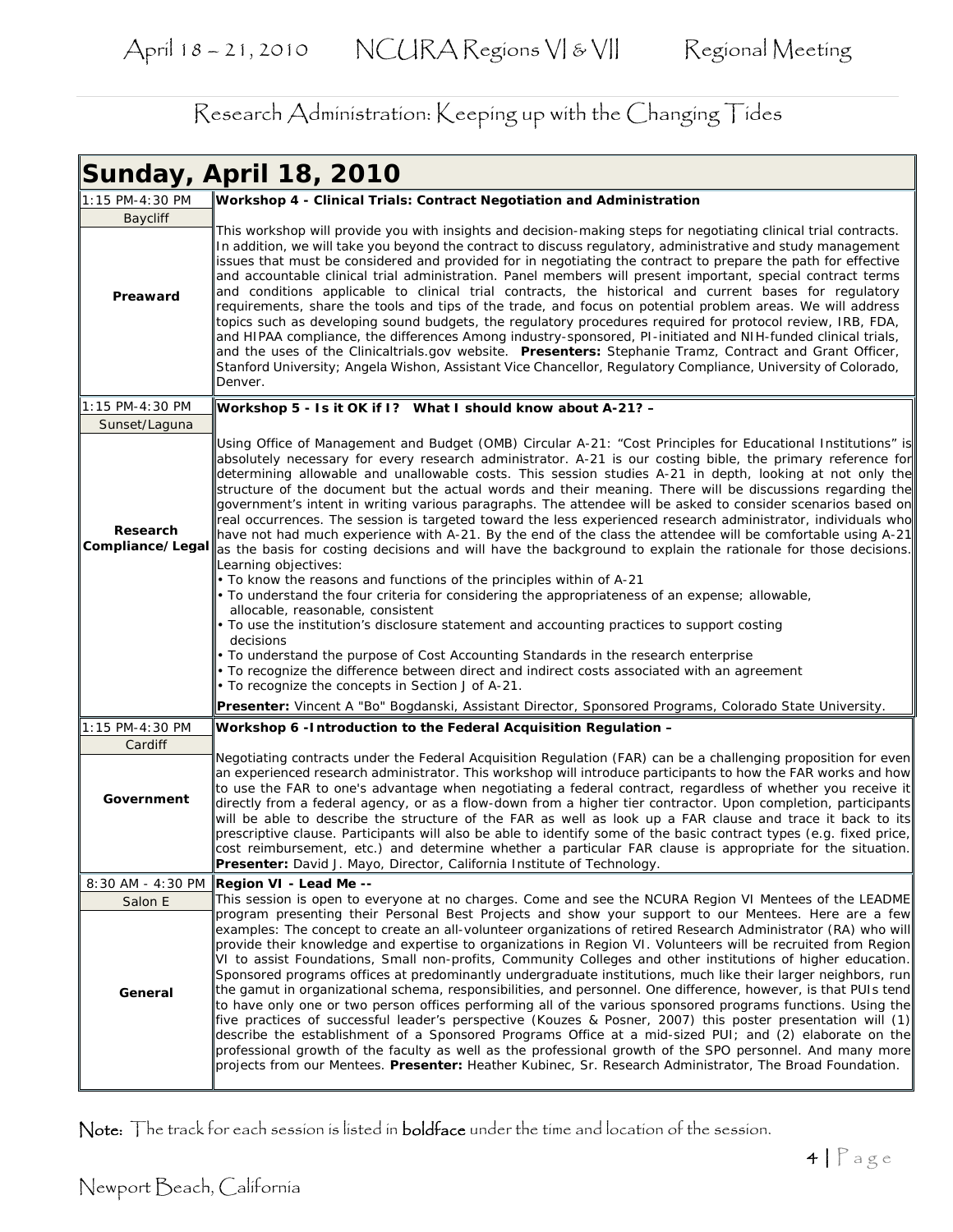|                              | Monday, April 19, 2010                                                                                                                                                                                                                                                                                                                                                                                                                                                                                                                                                                                                                                                                                        |
|------------------------------|---------------------------------------------------------------------------------------------------------------------------------------------------------------------------------------------------------------------------------------------------------------------------------------------------------------------------------------------------------------------------------------------------------------------------------------------------------------------------------------------------------------------------------------------------------------------------------------------------------------------------------------------------------------------------------------------------------------|
| 7:30 AM-Noon                 | Registration Desk Open – Pacific Coast Foyer                                                                                                                                                                                                                                                                                                                                                                                                                                                                                                                                                                                                                                                                  |
| 7:30 AM-9:00 AM              | Continental Breakfast -- Rose Garden/Seaview Terrace                                                                                                                                                                                                                                                                                                                                                                                                                                                                                                                                                                                                                                                          |
| 9:00 AM-9:15 AM              | Welcome and Introductions --                                                                                                                                                                                                                                                                                                                                                                                                                                                                                                                                                                                                                                                                                  |
| Salon A-D                    |                                                                                                                                                                                                                                                                                                                                                                                                                                                                                                                                                                                                                                                                                                               |
| 9:15 AM-10:15 AM             | Keynote -- Marine conservation: estimating the connections among coastal                                                                                                                                                                                                                                                                                                                                                                                                                                                                                                                                                                                                                                      |
| Salon A-D                    | <b>populations</b> ; Dr. Robert Warner, Professor and Chair of the Dept of Ecology at UC Santa Barbara.                                                                                                                                                                                                                                                                                                                                                                                                                                                                                                                                                                                                       |
| 10:15 AM-10:30 AM            | Break -- Pacific Coast Foyer                                                                                                                                                                                                                                                                                                                                                                                                                                                                                                                                                                                                                                                                                  |
| 10:30 AM-11:45 AM            | Session 1 - NSF Update --                                                                                                                                                                                                                                                                                                                                                                                                                                                                                                                                                                                                                                                                                     |
| Salon E<br>Government        | This session will be a comprehensive review of what is new and developing with the National Science<br>Foundation's programs, policies, people and budgets. Participants will learn about changes affecting their<br> institution and new programs of interest to their researchers. Participants will have an understanding of<br>recent and upcoming changes to NSF policies and procedures, including the American Recovery and<br>Reinvestment Act. In addition, attendees will receive updates to NSF involvement with Government-wide<br>grant streamlining initiatives including advances with Research.gov.<br>Presenters: Mary Santonastasso, Division Director, BFA/DIAS, NSF; Beth Strausser, NSF. |
| 10:30 AM-11:45 AM            | Session 2 - Conflict of Interest: Beyond the Basics --                                                                                                                                                                                                                                                                                                                                                                                                                                                                                                                                                                                                                                                        |
| <b>Baycliff</b>              | This session will examine a range of conflict of interest issues, including the new NIH regulations, start-up                                                                                                                                                                                                                                                                                                                                                                                                                                                                                                                                                                                                 |
| Research<br>Compliance/Legal | companies, human subjects' accreditation, model programs, and more.<br>Presenters: Elizabeth Boyd, Assistant Vice President, Research Compliance and Policy, Vice President for<br>Research, University of Arizona; Valerie Dixon, Director, University of California, San Diego; Ann Pollack,<br>Assistant Vice Chancellor for Research, Vice Chancellor for Research, University of California, Los Angeles;<br>Grace Jee Young Park, Conflict of Interest Administrator, Office of Research Administration, University of<br>California, Irvine.                                                                                                                                                           |
| 10:30 AM-11:45 AM            | Session 3 - University-Industry Collaborations - Beyond the Single Research Agreement                                                                                                                                                                                                                                                                                                                                                                                                                                                                                                                                                                                                                         |
| Sunset Laguna                | The University/Industry Demonstration Partnership was created under the auspices of the National Academy                                                                                                                                                                                                                                                                                                                                                                                                                                                                                                                                                                                                      |
| <b>Senior Forum</b>          | of Sciences was created to find ways to break down barriers in the negotiation process. We will talk about<br>objectives, membership and ongoing projects.<br>Presenters: Dudley Sharp, Assistant Director, ORSPA, Arizona State University; Jeff Southerton, PhD, MBA,<br>Executive Director - Worldwide Business Development, Pfizer Global Research and Development.                                                                                                                                                                                                                                                                                                                                       |
| 10:30 AM-11:45 AM            | Session 4 - Redesigning Your Office Website --                                                                                                                                                                                                                                                                                                                                                                                                                                                                                                                                                                                                                                                                |
| Salon F                      | In PUIs, design of the office website often falls to "the someone" in the office -- maybe you. What sort of                                                                                                                                                                                                                                                                                                                                                                                                                                                                                                                                                                                                   |
| Preaward                     | information should be presented, and how? What is the point of view represented by the website? In this<br>session, you will learn the basics of designing a PUI pre-award website with the faculty user in mind. You'll<br>learn the basics of style, how to communicate effectively on the web, and how to organize information.<br>Presenters: Cynthia Carr, Assistant Director of Pre-Award Services, Pre-Award, Loyola Marymount<br>University; Linda Campbell, Director, Sponsored Projects, Santa Clara University.                                                                                                                                                                                    |
| 10:30 AM-11:45 AM            | Session 5 - Budgets: Not Just a Bunch of Numbers --                                                                                                                                                                                                                                                                                                                                                                                                                                                                                                                                                                                                                                                           |
| Cardiff<br>Departmental      | This session will focus on a typical life cycle of a budget from proposal submission to award administration.<br>We will quide you through the components needed for creating a successful budget, processing and tracking<br>expenditures, and bringing it to a close.<br>Presenters: Nannette Pettis, Grants Manager, Department of Chemistry and Chemical Engineering,<br>California Institute of Technology; Marca S. Gurule', Assistant Director for Research Advancement, Mary Lou<br>Fulton Institute and Graduate School of Education, Arizona State University.                                                                                                                                      |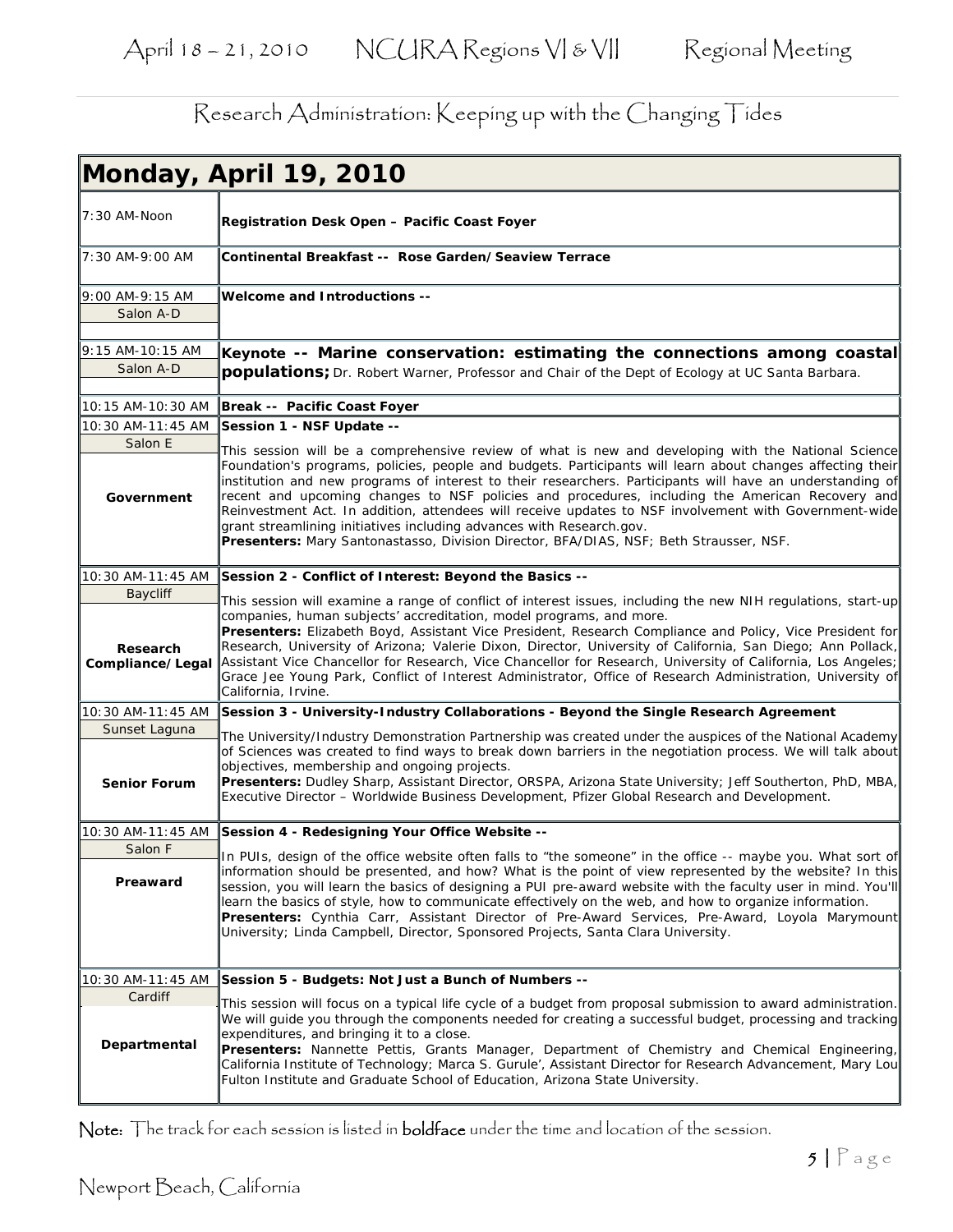|                                | Monday, April 19, 2010                                                                                                                                                                                                                                                                                                                                                                                                                                                                                                                                                                                                                                                                                                                                                                                                                                                                                                                                                                                                                                                                                                                                                                                                                                                                                                                                                                                                                                                                                                                                                                               |
|--------------------------------|------------------------------------------------------------------------------------------------------------------------------------------------------------------------------------------------------------------------------------------------------------------------------------------------------------------------------------------------------------------------------------------------------------------------------------------------------------------------------------------------------------------------------------------------------------------------------------------------------------------------------------------------------------------------------------------------------------------------------------------------------------------------------------------------------------------------------------------------------------------------------------------------------------------------------------------------------------------------------------------------------------------------------------------------------------------------------------------------------------------------------------------------------------------------------------------------------------------------------------------------------------------------------------------------------------------------------------------------------------------------------------------------------------------------------------------------------------------------------------------------------------------------------------------------------------------------------------------------------|
| Noon - 1:00 PM                 | Registration Desk Closed -- Pacific Coast Foyer                                                                                                                                                                                                                                                                                                                                                                                                                                                                                                                                                                                                                                                                                                                                                                                                                                                                                                                                                                                                                                                                                                                                                                                                                                                                                                                                                                                                                                                                                                                                                      |
| 12:00 PM-1:00 PM               | Monday Lunch and NCURA Update --                                                                                                                                                                                                                                                                                                                                                                                                                                                                                                                                                                                                                                                                                                                                                                                                                                                                                                                                                                                                                                                                                                                                                                                                                                                                                                                                                                                                                                                                                                                                                                     |
| Salon A-D                      |                                                                                                                                                                                                                                                                                                                                                                                                                                                                                                                                                                                                                                                                                                                                                                                                                                                                                                                                                                                                                                                                                                                                                                                                                                                                                                                                                                                                                                                                                                                                                                                                      |
| 1:00 PM-5:00 PM                | Registration Desk Open - Pacific Coast Foyer                                                                                                                                                                                                                                                                                                                                                                                                                                                                                                                                                                                                                                                                                                                                                                                                                                                                                                                                                                                                                                                                                                                                                                                                                                                                                                                                                                                                                                                                                                                                                         |
| 1:30 PM-2:45 PM<br>Salon F     | Session 6 - \$50M going on a \$100M: Managing an Institutional Growth Spurt, A Perspective<br>from Post-Award Stress Syndrome Survivors --                                                                                                                                                                                                                                                                                                                                                                                                                                                                                                                                                                                                                                                                                                                                                                                                                                                                                                                                                                                                                                                                                                                                                                                                                                                                                                                                                                                                                                                           |
| Financial                      | In this session central and departmental research administrators will describe one institution's experience<br>on the path to maturity as a research institution. This session will provide coping techniques for dealing<br>with growing pains associated with the "awkward phase" of institutional development including preparation<br>of a disclosure statement, research administration identity crises, and rebellion against institutional culture.<br>Presenters: Dawn Boatman, Director of Research Accounting, Research Accounting, Portland State<br>University; Sinnamon Tierney, Manager & Research Administrator, Department of Chemistry, College of<br>Liberal Arts & Sciences, Portland State University.                                                                                                                                                                                                                                                                                                                                                                                                                                                                                                                                                                                                                                                                                                                                                                                                                                                                           |
| 1:30 PM-2:45 PM                | Session 7 - NIH Update --                                                                                                                                                                                                                                                                                                                                                                                                                                                                                                                                                                                                                                                                                                                                                                                                                                                                                                                                                                                                                                                                                                                                                                                                                                                                                                                                                                                                                                                                                                                                                                            |
| Salon E                        | This session will review NIH policy updates; ongoing changes in requirements to apply, compete, and                                                                                                                                                                                                                                                                                                                                                                                                                                                                                                                                                                                                                                                                                                                                                                                                                                                                                                                                                                                                                                                                                                                                                                                                                                                                                                                                                                                                                                                                                                  |
| Government                     | receive NIH grants; along with information on the NIH budget and legislation affecting NIH. Presenter:<br>Dave Curren, OPERA, NIH.                                                                                                                                                                                                                                                                                                                                                                                                                                                                                                                                                                                                                                                                                                                                                                                                                                                                                                                                                                                                                                                                                                                                                                                                                                                                                                                                                                                                                                                                   |
| 1:30 PM-2:45 PM                | Session 8 - Effective Meetings: Producing Results --                                                                                                                                                                                                                                                                                                                                                                                                                                                                                                                                                                                                                                                                                                                                                                                                                                                                                                                                                                                                                                                                                                                                                                                                                                                                                                                                                                                                                                                                                                                                                 |
| Cardiff                        |                                                                                                                                                                                                                                                                                                                                                                                                                                                                                                                                                                                                                                                                                                                                                                                                                                                                                                                                                                                                                                                                                                                                                                                                                                                                                                                                                                                                                                                                                                                                                                                                      |
| Departmental<br>Administration | The session will focus on the structure to conduct a meeting to effectively present information, engage the<br>audience, and ultimately produce effective outcomes using basic meeting planning skills. The following<br>topics will be covered: 1) Develop a purpose 2) Determine attendance 3) Conduct the meeting 4) Follow-<br>up with Action Items 5) Monitor Follow-Up Tasks.<br>Presenters: Christine Pacheco, Sr. Contract & Grant Administrator, University of New Mexico; Rosemary<br>Madnick, Assistant Vice President, Research Administration, Los Angeles Biomedical Research Institute.                                                                                                                                                                                                                                                                                                                                                                                                                                                                                                                                                                                                                                                                                                                                                                                                                                                                                                                                                                                               |
| 1:30 PM-2:45 PM                | Session 9 - Why Do We Do That? --                                                                                                                                                                                                                                                                                                                                                                                                                                                                                                                                                                                                                                                                                                                                                                                                                                                                                                                                                                                                                                                                                                                                                                                                                                                                                                                                                                                                                                                                                                                                                                    |
| <b>Baycliff</b>                |                                                                                                                                                                                                                                                                                                                                                                                                                                                                                                                                                                                                                                                                                                                                                                                                                                                                                                                                                                                                                                                                                                                                                                                                                                                                                                                                                                                                                                                                                                                                                                                                      |
| <b>Senior Forum</b>            | If you are newer to research administration, there is an awful lot to comprehend. Often you are fed "by a<br>fire-hose" and new information is constantly bombarding you. In the process of submitting proposals,<br>reviewing awards and negotiating contracts, we often get so involved with the "WHAT" of the process that<br>we lose the perspective of the actions we are taking. This session will allow the less experienced research<br>administration to listen to more experienced administrators explain "Why" our efforts are important. We'll<br>ask the attendees to think about their work process and activities. Do they make sense? If not, here is the<br>opportunity to ask "WHY." This interactive session will provide the opportunity to obtain concrete<br>information not usually available in publications. Learning objectives: To think about the "why" of research<br>administration activities, not just he "what." To hear the perspectives of senior research administrators<br>regarding the long-term results of everyday actions. To share experiences that illustrate common issues<br>have potential positive or negative consequences depending on processes.<br>Moderator: Vincent A "Bo" Bogdanski, Office of Sponsored Programs, Colorado State University;<br>Presenters: Dennis Paffrath, Executive Director, University of Maryland, Baltimore; Dennis Paffrath,<br>Executive Director, University of Maryland, Baltimore; Bruce Morgan, Assistant Vice Chancellor for<br>Research, Office of Research Administration, University of California, Irvine. |
| 1:30 PM-2:45 PM                | Session 10 - Public Opinion: How do they really feel about animal research? --                                                                                                                                                                                                                                                                                                                                                                                                                                                                                                                                                                                                                                                                                                                                                                                                                                                                                                                                                                                                                                                                                                                                                                                                                                                                                                                                                                                                                                                                                                                       |
| Sunset/Laguna                  |                                                                                                                                                                                                                                                                                                                                                                                                                                                                                                                                                                                                                                                                                                                                                                                                                                                                                                                                                                                                                                                                                                                                                                                                                                                                                                                                                                                                                                                                                                                                                                                                      |
| Research<br>Compliance/Legal   | The Foundation for Biomedical Research (FBR) will present 'grand rounds' as a dynamic presentation on<br>public views of animal research, how the biomedical research community can 'move the needle' of public<br>opinion and will include a review and discussion of the Foundation's latest TV promotional.<br>Moderator: Debra Murphy, Director, Research Integrity & Assurance, Arizona State University;<br><b>Presenter:</b> Paul McKellips, Executive Vice President, Foundation for Biomedical Research.                                                                                                                                                                                                                                                                                                                                                                                                                                                                                                                                                                                                                                                                                                                                                                                                                                                                                                                                                                                                                                                                                    |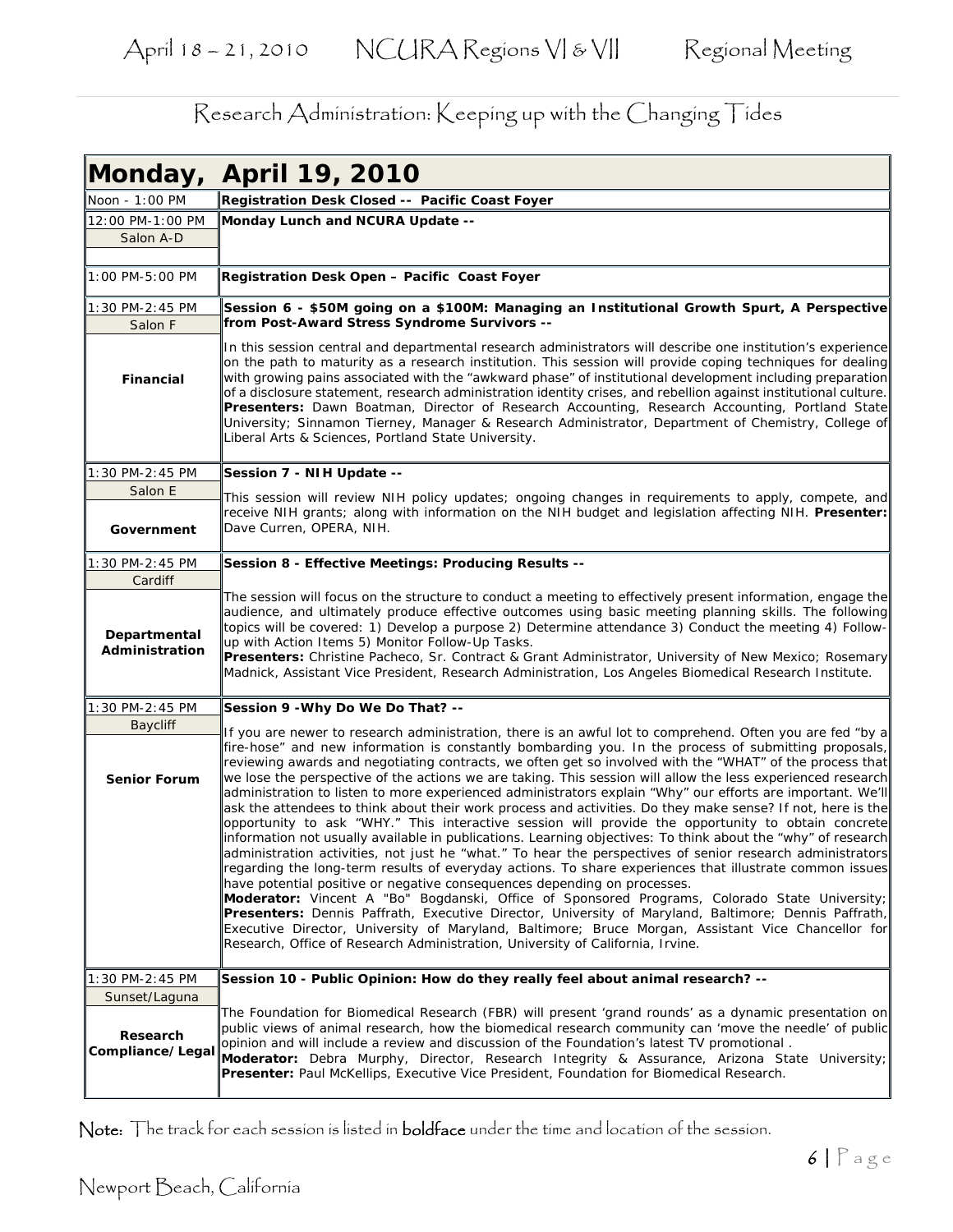|                                             | Monday, April 19, 2010                                                                                                                                                                                                                                                                                                                                                                                                                                                                                                                                                                                                                                                                                                                                                                                                                                                                                                                                                                                                                                                                                                                                                                                                                                                                                                                                                                                                                                                                                                                                                                                                                          |
|---------------------------------------------|-------------------------------------------------------------------------------------------------------------------------------------------------------------------------------------------------------------------------------------------------------------------------------------------------------------------------------------------------------------------------------------------------------------------------------------------------------------------------------------------------------------------------------------------------------------------------------------------------------------------------------------------------------------------------------------------------------------------------------------------------------------------------------------------------------------------------------------------------------------------------------------------------------------------------------------------------------------------------------------------------------------------------------------------------------------------------------------------------------------------------------------------------------------------------------------------------------------------------------------------------------------------------------------------------------------------------------------------------------------------------------------------------------------------------------------------------------------------------------------------------------------------------------------------------------------------------------------------------------------------------------------------------|
| 2:45 PM-3:00 PM                             | Break -- Pacific Coast Foyer                                                                                                                                                                                                                                                                                                                                                                                                                                                                                                                                                                                                                                                                                                                                                                                                                                                                                                                                                                                                                                                                                                                                                                                                                                                                                                                                                                                                                                                                                                                                                                                                                    |
| $3:00$ PM $-4:15$ PM                        | Session 11 - IT - Open Discussion --                                                                                                                                                                                                                                                                                                                                                                                                                                                                                                                                                                                                                                                                                                                                                                                                                                                                                                                                                                                                                                                                                                                                                                                                                                                                                                                                                                                                                                                                                                                                                                                                            |
| Salon F<br>Information<br><b>Technology</b> | Bring your questions and experiences about the use of information technology in Research Administration<br>to this open ended discussion. Topics and questions might include managing servers and databases,<br>networks, security, Grants. Gov, useful desktop applications, home grown ERA systems vs. commercial<br>systems, web site and data management, reporting, problems you are currently experiencing and useful<br>aizmos.<br>Moderator: Steve Shapiro, Computer Services Manager, Office of Research Services and Administration,                                                                                                                                                                                                                                                                                                                                                                                                                                                                                                                                                                                                                                                                                                                                                                                                                                                                                                                                                                                                                                                                                                  |
|                                             | University of Oregon.                                                                                                                                                                                                                                                                                                                                                                                                                                                                                                                                                                                                                                                                                                                                                                                                                                                                                                                                                                                                                                                                                                                                                                                                                                                                                                                                                                                                                                                                                                                                                                                                                           |
| 3:00 PM-4:15 PM                             | Session 12 - Fundamentals of Contract Negotiation --                                                                                                                                                                                                                                                                                                                                                                                                                                                                                                                                                                                                                                                                                                                                                                                                                                                                                                                                                                                                                                                                                                                                                                                                                                                                                                                                                                                                                                                                                                                                                                                            |
| <b>Baycliff</b>                             |                                                                                                                                                                                                                                                                                                                                                                                                                                                                                                                                                                                                                                                                                                                                                                                                                                                                                                                                                                                                                                                                                                                                                                                                                                                                                                                                                                                                                                                                                                                                                                                                                                                 |
| Research<br>Compliance/Legal                | Today's session will address the basic issues affecting contract negotiation: types of agreements, terms<br>and conditions, and negotiation strategies. The focus, however, will be on troublesome clauses, the<br>remedies acceptable to most universities and the different issues posed by federal and non-federal<br>contracts. Learning Outcomes: To understand the difference between a grant and a contract; types of<br>contracts; funding mechanisms To understand the basic contracting process To be able to identify the key<br>parts of federal and non-federal contracts To be able to identify and offer alternatives for troublesome<br>clauses.<br><b>Presenters:</b> Sherylle Mills Englander, Director, Office of Technology & Industry Alliances, UC Santa                                                                                                                                                                                                                                                                                                                                                                                                                                                                                                                                                                                                                                                                                                                                                                                                                                                                  |
|                                             | Barbara; Kevin Stewart, Senior Sponsored Projects Officer, Sponsored Projects, UC Santa Barbara.                                                                                                                                                                                                                                                                                                                                                                                                                                                                                                                                                                                                                                                                                                                                                                                                                                                                                                                                                                                                                                                                                                                                                                                                                                                                                                                                                                                                                                                                                                                                                |
| 3:00 PM-4:15 PM                             | Session 13 -NSF Update - Repeat --                                                                                                                                                                                                                                                                                                                                                                                                                                                                                                                                                                                                                                                                                                                                                                                                                                                                                                                                                                                                                                                                                                                                                                                                                                                                                                                                                                                                                                                                                                                                                                                                              |
| Salon E                                     | This session will be a comprehensive review of what is new and developing with the National Science                                                                                                                                                                                                                                                                                                                                                                                                                                                                                                                                                                                                                                                                                                                                                                                                                                                                                                                                                                                                                                                                                                                                                                                                                                                                                                                                                                                                                                                                                                                                             |
| Government                                  | Foundation's programs, policies, people and budgets. Participants will learn about changes affecting their<br>institution and new programs of interest to their researchers. Participants will have an understanding of<br>recent and upcoming changes to NSF policies and procedures, including the American Recovery and<br>Reinvestment Act. In addition, attendees will receive updates to NSF involvement with Government-wide<br>grant streamlining initiatives including advances with Research.gov.<br>Presenters: Beth Strausser, BFA/DIAS, NSF; Mary Santonastasso, Division Director, BFA/DIAS, NSF.                                                                                                                                                                                                                                                                                                                                                                                                                                                                                                                                                                                                                                                                                                                                                                                                                                                                                                                                                                                                                                 |
| 3:00 PM-4:15 PM                             | Session 14 - Creating Online Training Modules for Research Education --                                                                                                                                                                                                                                                                                                                                                                                                                                                                                                                                                                                                                                                                                                                                                                                                                                                                                                                                                                                                                                                                                                                                                                                                                                                                                                                                                                                                                                                                                                                                                                         |
| Cardiff                                     | The future of research education is here! What steps can you take to develop and implement effective                                                                                                                                                                                                                                                                                                                                                                                                                                                                                                                                                                                                                                                                                                                                                                                                                                                                                                                                                                                                                                                                                                                                                                                                                                                                                                                                                                                                                                                                                                                                            |
| <b>Senior Forum</b>                         | online training modules and instructional web resources at your institution? This session will provide you<br>with the information you need to integrate curriculum content, instructional design best practices and<br>interactive technology to develop and implement effective online training modules and instructional web<br>resources. Compliance with SCORM and IMS implementation will also be discussed. Online training involves<br>more than simply placing PowerPoint slides and lecture materials onto a learning management platform.<br>The subject matter must be carefully analyzed with learning objectives and measurable outcomes<br>established based upon sound pedagogical principles. Qualitative features which enhance the learners'<br>experience while providing additional references and review exercises must be included to create a<br>meaningful and visually appealing environment. Proper structuring of proficiency tests enable the<br>evaluation of training results to ensure that the course objectives have been accomplished. You can create<br>excitement in your research training programs by offering a variety of online training modules and web<br>resources. Save time and money, better track the performance of learners, and more efficiently deploy<br>your human resources to support those who need assistance by creating effective online training modules!<br>Presenters: Jackie Hinton, M.S., Project Administrator, Pediatrics, The University of Utah; Tony Onofrietti,<br>M.S., Director of Research Education, Office of the Vice President for Research, University of Utah. |
| 3:00 PM-4:15 PM                             | Session 15 - Time & Effort Reporting - How to Manage Compliance --                                                                                                                                                                                                                                                                                                                                                                                                                                                                                                                                                                                                                                                                                                                                                                                                                                                                                                                                                                                                                                                                                                                                                                                                                                                                                                                                                                                                                                                                                                                                                                              |
| Sunset/Laguna                               | Time & Effort compliance obligations go beyond the timely certification of reports. This session will discuss<br>different reporting models, the reconciliation between salary and effort and the tracking of commitment                                                                                                                                                                                                                                                                                                                                                                                                                                                                                                                                                                                                                                                                                                                                                                                                                                                                                                                                                                                                                                                                                                                                                                                                                                                                                                                                                                                                                        |
| Financial                                   | variance. We will also address what happens in the case of non-compliance and strategies for resolution<br>with sponsoring agencies.<br>Presenters: Steven Lichtenstein, Director, Cedars Sinai; Ryan Schroeder, Manager, Time and Effort,<br>Cedars Sinai.                                                                                                                                                                                                                                                                                                                                                                                                                                                                                                                                                                                                                                                                                                                                                                                                                                                                                                                                                                                                                                                                                                                                                                                                                                                                                                                                                                                     |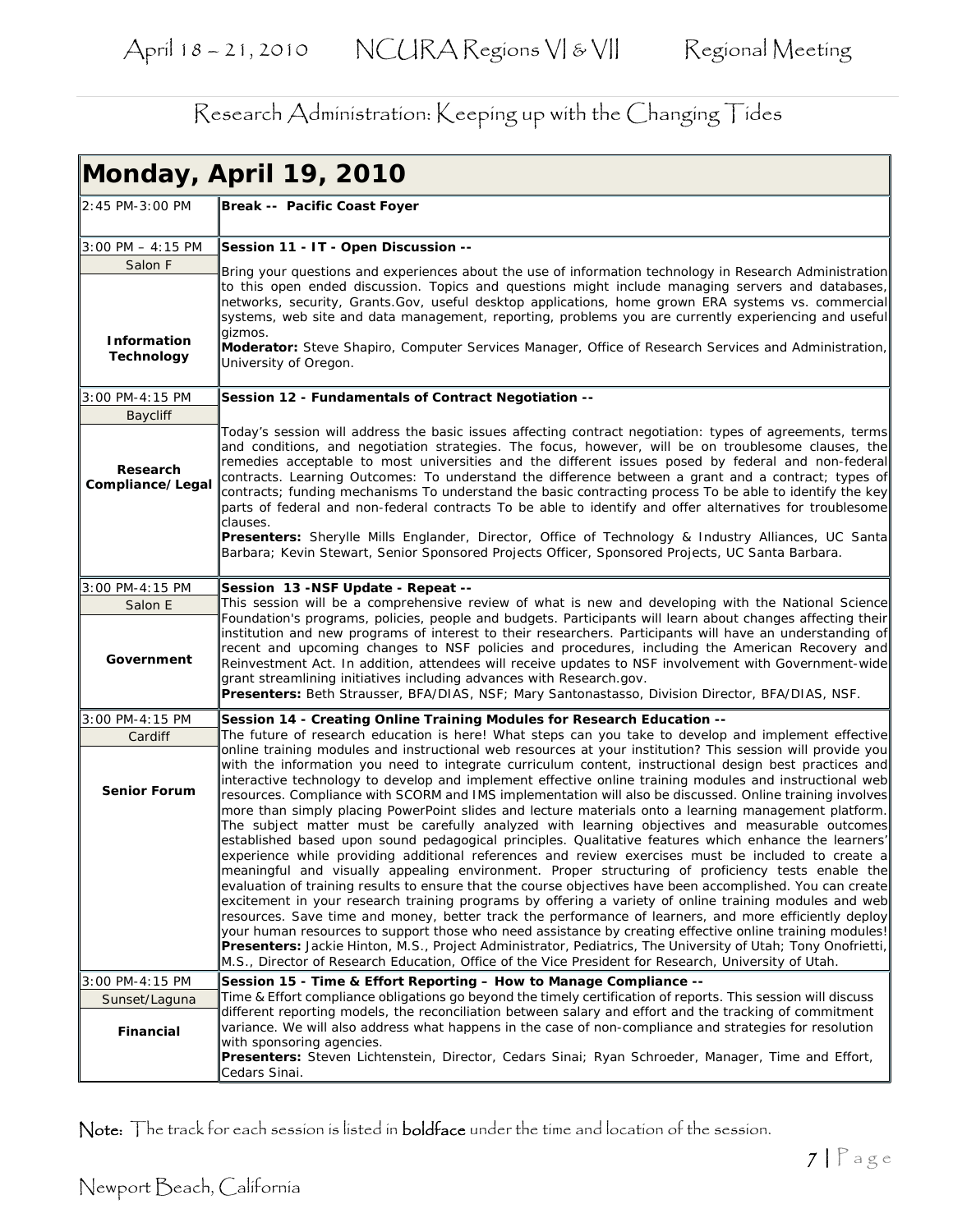| Monday, April 19, 2010       |                                                                                                                                                                                                                                                                                                                                                                                                                                                                                                                                                                                                                                                                                                                                                                           |
|------------------------------|---------------------------------------------------------------------------------------------------------------------------------------------------------------------------------------------------------------------------------------------------------------------------------------------------------------------------------------------------------------------------------------------------------------------------------------------------------------------------------------------------------------------------------------------------------------------------------------------------------------------------------------------------------------------------------------------------------------------------------------------------------------------------|
| 4:30 PM-5:30 PM<br>Salon F   | New Member Reception --                                                                                                                                                                                                                                                                                                                                                                                                                                                                                                                                                                                                                                                                                                                                                   |
| 6:00 PM-9:00 PM              | Dinner on your own –                                                                                                                                                                                                                                                                                                                                                                                                                                                                                                                                                                                                                                                                                                                                                      |
|                              | Tuesday, April 20, 2010                                                                                                                                                                                                                                                                                                                                                                                                                                                                                                                                                                                                                                                                                                                                                   |
| 7:30 AM-12:00 PM             | Registration Desk Open -- Pacific Coast Foyer                                                                                                                                                                                                                                                                                                                                                                                                                                                                                                                                                                                                                                                                                                                             |
| 7:30 AM-9:00 AM              | Continental Breakfast - Rose Garden Seaview Terrace                                                                                                                                                                                                                                                                                                                                                                                                                                                                                                                                                                                                                                                                                                                       |
| 9:00 AM-10:15 AM<br>Cardiff  | Session 16 - Basics of Intellectual Property --                                                                                                                                                                                                                                                                                                                                                                                                                                                                                                                                                                                                                                                                                                                           |
| Research<br>Compliance/Legal | This session is intended to provide attendees with a solid basic understanding of intellectual property.<br>Participants will learn fundamentals of intellectual property, with specific focus on patents and copyrights.<br>The session will then review standard intellectual property provisions for universities, which will aid in<br>understanding of the purpose behind each section. Some problematic IP provisions in sponsors' drafts of<br>agreements will also be reviewed, dissected, and discussed. Presenters: Sherylle Mills Englander,<br>Director, Office of Technology & Industry Alliances, University of California - Santa Barbara; Ronnie<br>Hanecak, Assistant Vice Chancellor, Office of Technology Alliances, University of California, Irvine. |
| 9:00 AM-10:15 AM             | Session 17 - What to expect when the Auditors Come? --                                                                                                                                                                                                                                                                                                                                                                                                                                                                                                                                                                                                                                                                                                                    |
| Salon E                      |                                                                                                                                                                                                                                                                                                                                                                                                                                                                                                                                                                                                                                                                                                                                                                           |
| <b>Financial</b>             | This session will help attendees prepare for all types of audits (internal, external, on-site, desk reviews)<br>so that actions can be taken to be proactive in the audit process. We will describe how a typical audit<br>unfolds, including steps to manage the process. Personal tips and pointers will be included in hopes of<br>making the word "audit" seem less intimidating and scary, although some horror stories may be included!<br>Presenter: Lynne Yorita, Audit Manager, Audit & Advisory Services, UCLA.                                                                                                                                                                                                                                                 |
| 9:00 AM-10:15 AM             | Session 18 - Senior Forum: Federal Issues on ARRA --                                                                                                                                                                                                                                                                                                                                                                                                                                                                                                                                                                                                                                                                                                                      |
| <b>Baycliff</b>              |                                                                                                                                                                                                                                                                                                                                                                                                                                                                                                                                                                                                                                                                                                                                                                           |
| Government                   | Federal Panel to address issues on ARRA funding<br>Moderator: Denise Wallen, Ph.D., Director, Faculty Research Support Services, University of New Mexico;<br>Panelist: Debbie Rafi, Office of Naval Research; Dave Curren, National Institutes of Health; Beth<br>Strausser, National Science Foundation.                                                                                                                                                                                                                                                                                                                                                                                                                                                                |
| 9:00 AM-10:15 AM             | Session 19 - Coping with the Increasing International Research Landscape" --                                                                                                                                                                                                                                                                                                                                                                                                                                                                                                                                                                                                                                                                                              |
| Salon F                      |                                                                                                                                                                                                                                                                                                                                                                                                                                                                                                                                                                                                                                                                                                                                                                           |
| Preaward                     | Focus: "providing tools to help the Research Administration Office to excel while providing the highest<br>quality leadership and support to assist our institutions and constituencies to grow. Agenda: - Current<br>international Research landscape (Funding related) - US and European perspectives on International<br>Collaboration and Funding. Moderator: John M. Carfora; Executive Director for Research<br>Advancement and Compliance, Office for Research and Sponsored Projects, Loyola Marymount<br>University<br>Presenters: Josine Stallinga Elsevier A&G - North America.; Carla Pieroni, Customer Development<br>Director, Elsevier A&G - North America.                                                                                                |
|                              |                                                                                                                                                                                                                                                                                                                                                                                                                                                                                                                                                                                                                                                                                                                                                                           |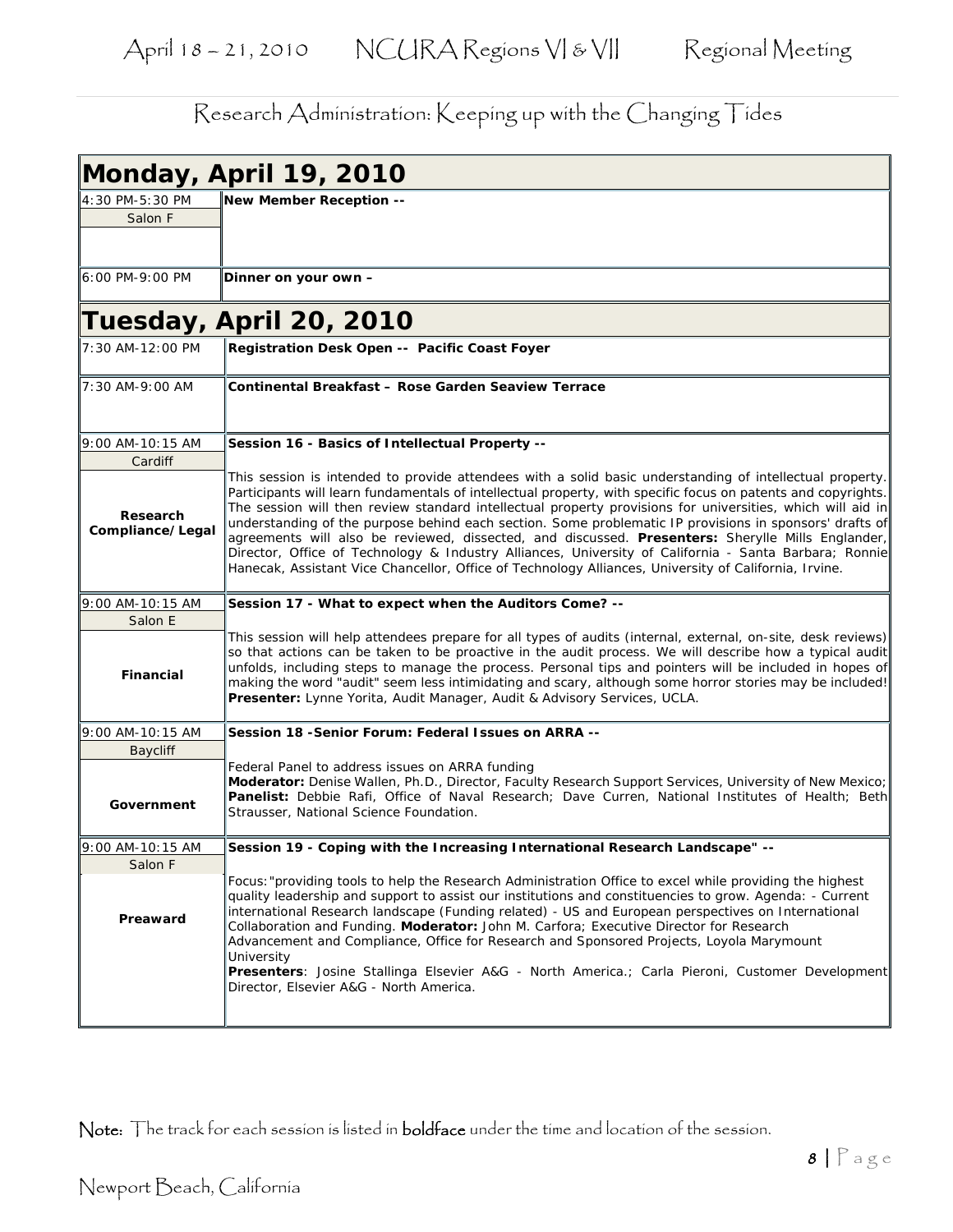|                              | Tuesday, April 20, 2010                                                                                                                                                                                                                                                                                                                                                                                                                                                                                                                                                                                                                                                                                                                                                                                                                                                                                                                                                                                                                                                                                                                                                                                                                                                                                                                                                                           |
|------------------------------|---------------------------------------------------------------------------------------------------------------------------------------------------------------------------------------------------------------------------------------------------------------------------------------------------------------------------------------------------------------------------------------------------------------------------------------------------------------------------------------------------------------------------------------------------------------------------------------------------------------------------------------------------------------------------------------------------------------------------------------------------------------------------------------------------------------------------------------------------------------------------------------------------------------------------------------------------------------------------------------------------------------------------------------------------------------------------------------------------------------------------------------------------------------------------------------------------------------------------------------------------------------------------------------------------------------------------------------------------------------------------------------------------|
| 9:00 AM-10:15 AM             | Session 20 - Professional Development for the Research Administrator: How to Stay Fresh and                                                                                                                                                                                                                                                                                                                                                                                                                                                                                                                                                                                                                                                                                                                                                                                                                                                                                                                                                                                                                                                                                                                                                                                                                                                                                                       |
| Sunset/Laguna                | Happy in Your Career -                                                                                                                                                                                                                                                                                                                                                                                                                                                                                                                                                                                                                                                                                                                                                                                                                                                                                                                                                                                                                                                                                                                                                                                                                                                                                                                                                                            |
| <b>Senior Forum</b>          | Professional growth is the key to happiness and satisfaction for most research administrators. It's what keeps<br>us feeling fresh and invigorated in our careers. However, achieving one's professional development goals can<br>be challenging and often requires a sustained individual effort. How does one shape a fulfilling and gratifying<br>career in research administration? How does one find direction, maintain a positive outlook and reap the<br>rewards of career advancement and recognition? Is career development more or less difficult for research<br>administrators at predominantly undergraduate institutions? Is the current economy a hindrance to<br>professional growth or a unique opportunity for advancement? In this session, the panelists and participants<br>will discuss various ways that individuals can achieve their professional development goals, including<br>strategies for learning, growth and advancement. This session may be most useful for those in mid-level<br>professional positions; however, all participants at any stage of their career are invited to attend.<br>Presenters: Bruce Morgan, Assistant Vice Chancellor for Research, University of California, Irvine; Joseph<br>McNicholas, Ph.D., Director, Pre-Award Services and Associate Director, Office for Research and Sponsored<br>Projects, Loyola Marymount University. |
| 9:00 AM-10:15 AM             | Session 21 - Short Form F&A Proposal Preparation -                                                                                                                                                                                                                                                                                                                                                                                                                                                                                                                                                                                                                                                                                                                                                                                                                                                                                                                                                                                                                                                                                                                                                                                                                                                                                                                                                |
| Del Mar                      |                                                                                                                                                                                                                                                                                                                                                                                                                                                                                                                                                                                                                                                                                                                                                                                                                                                                                                                                                                                                                                                                                                                                                                                                                                                                                                                                                                                                   |
| Financial                    | This session will provide the necessary information to help institution's complete a short form facilities and<br>administrative cost rate proposal that will be compliant with the federal quidelines in 2 CFR, Part 220 (A-21)<br>and the Division of Cost Allocation of Department of Health and Human Services sample format. Moderator:<br>Sinh Simmons, Assistant Director, Office of Sponsored Programs, University of Washington;<br>Presenters: Ginger Baker, Senior Manager, Maximus Consulting; Eileen Campbell, Maximus Consulting.                                                                                                                                                                                                                                                                                                                                                                                                                                                                                                                                                                                                                                                                                                                                                                                                                                                   |
| 10:15 AM-10:30 AM            | Break -- Pacific Coast Foyer                                                                                                                                                                                                                                                                                                                                                                                                                                                                                                                                                                                                                                                                                                                                                                                                                                                                                                                                                                                                                                                                                                                                                                                                                                                                                                                                                                      |
| 10:30 AM-11:45 AM            | Session 22 - Developing Effective Responsible Conduct of Research (RCR) Trainings --                                                                                                                                                                                                                                                                                                                                                                                                                                                                                                                                                                                                                                                                                                                                                                                                                                                                                                                                                                                                                                                                                                                                                                                                                                                                                                              |
| Cardiff                      |                                                                                                                                                                                                                                                                                                                                                                                                                                                                                                                                                                                                                                                                                                                                                                                                                                                                                                                                                                                                                                                                                                                                                                                                                                                                                                                                                                                                   |
| Research<br>Compliance/Legal | What steps can you take to develop effective training and educational programs in responsible conduct of<br>research (RCR) for your faculty, staff and students? This session will explain a variety of ethical issues<br>encountered by researchers and will describe proven training techniques for providing the tools necessary to<br>assess and work through those issues. In this highly interactive session, participants will be presented with<br>the relevant rules and regulations pertaining to responsible conduct of research, will engage and discuss the<br>ethical principles and relevant cases which justify those rules and regulations, and will understand how to<br>design and implement instructional programs to ensure compliance with RCR policies.<br><b>Presenter:</b> Tony Onofrietti, Director of Education, Office of the Vice President for Research, University of<br>Utah.                                                                                                                                                                                                                                                                                                                                                                                                                                                                                     |
| 10:30 AM-11:45 AM            | Session 23 - Tools of Trade for the Department Administrator --                                                                                                                                                                                                                                                                                                                                                                                                                                                                                                                                                                                                                                                                                                                                                                                                                                                                                                                                                                                                                                                                                                                                                                                                                                                                                                                                   |
| Del Mar                      |                                                                                                                                                                                                                                                                                                                                                                                                                                                                                                                                                                                                                                                                                                                                                                                                                                                                                                                                                                                                                                                                                                                                                                                                                                                                                                                                                                                                   |
| Departmental                 | Best Practices for a department administrator; what are the resources and tools needed to be successful?<br>The department administrator has many roles and the current trend to decentralize processes has added new<br>responsibilities. What tools does a department administrator need to cope with the added workload and the<br>constantly changing proposal preparation and management requirements?<br>Presenters: Cecelia (Cece) Manoochehri, Fiscal Manager, Division of Chemistry and Chemical Engineering,<br>California Institute of Technology; Alvin Torres, Grant Manager, Division of Chemistry and Chemical<br>Engineering, California Institute of Technology; Rene Remillard, Grant Liaison, Maseeh College of Engineering<br>& Computer Science, Portland State University.                                                                                                                                                                                                                                                                                                                                                                                                                                                                                                                                                                                                  |
| 10:30 AM-11:45 AM            | Session 24 - NIH Update - Repeat --                                                                                                                                                                                                                                                                                                                                                                                                                                                                                                                                                                                                                                                                                                                                                                                                                                                                                                                                                                                                                                                                                                                                                                                                                                                                                                                                                               |
| Salon E                      |                                                                                                                                                                                                                                                                                                                                                                                                                                                                                                                                                                                                                                                                                                                                                                                                                                                                                                                                                                                                                                                                                                                                                                                                                                                                                                                                                                                                   |
| Government                   | This session will review NIH policy updates; ongoing changes in requirements to apply, compete, and receive<br>NIH grants; along with information on the NIH budget and legislation affecting NIH. Presenter: Dave Curren,<br>NIH.                                                                                                                                                                                                                                                                                                                                                                                                                                                                                                                                                                                                                                                                                                                                                                                                                                                                                                                                                                                                                                                                                                                                                                |
|                              | $T_{II}$ code $\mu$ April 20 2010                                                                                                                                                                                                                                                                                                                                                                                                                                                                                                                                                                                                                                                                                                                                                                                                                                                                                                                                                                                                                                                                                                                                                                                                                                                                                                                                                                 |

## *Tuesday, April 20, 2010*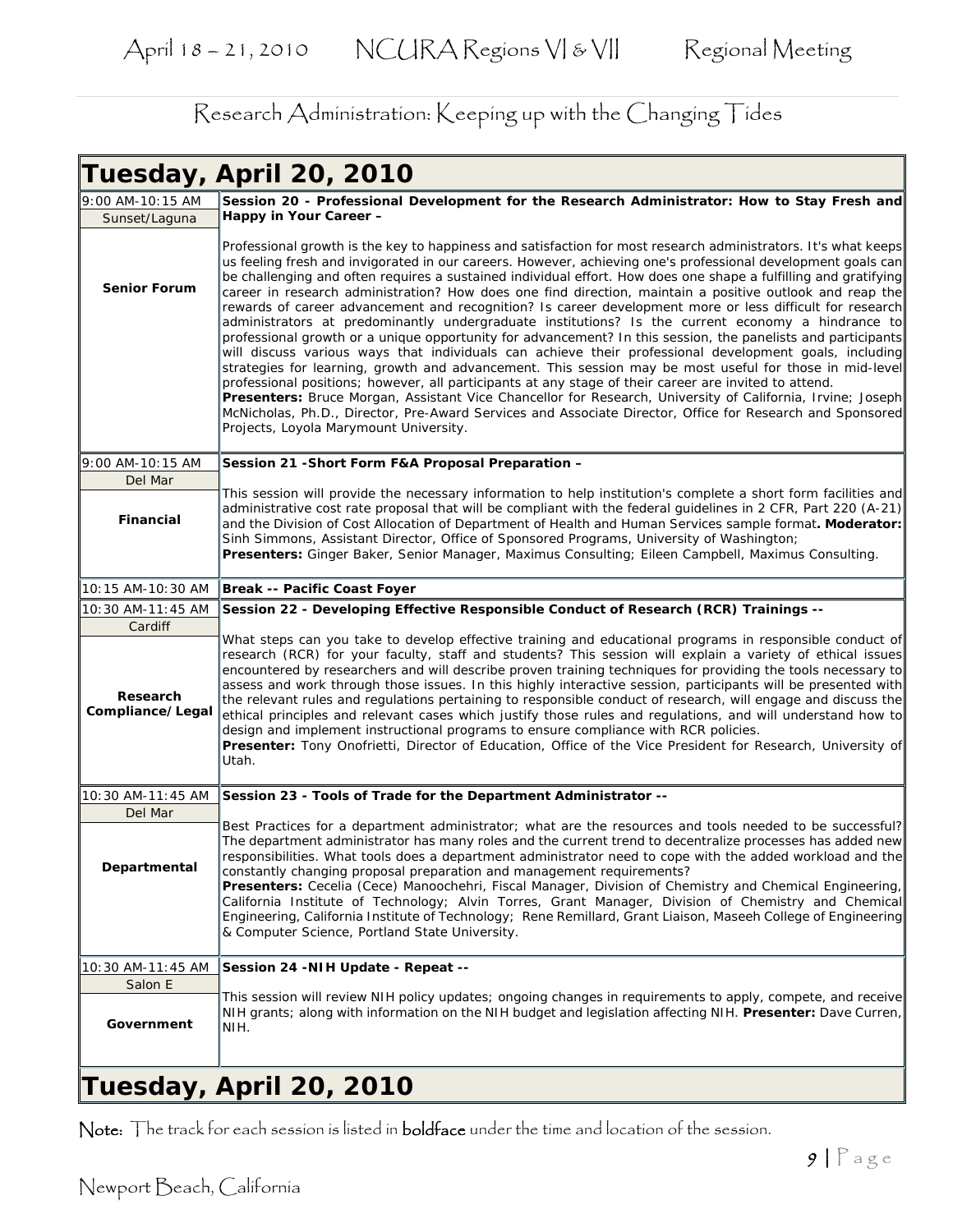| 10:30 AM-11:45 AM   | Session 25 - Almost Pioneers: How Sponsored Projects and Research Development Offices work                                                                                                                                                                                                                                                                                                                                                                                                                                                                                                                                                                                                                                                                                                                                                                                                                                                                                                                                                                                                                                                                                                                                                                                                                                                                                                                                                                                                                                                                                                                                                                                                                                                                                                                                                                                                                                                                                                                                                                                                                                                                                                                                 |
|---------------------|----------------------------------------------------------------------------------------------------------------------------------------------------------------------------------------------------------------------------------------------------------------------------------------------------------------------------------------------------------------------------------------------------------------------------------------------------------------------------------------------------------------------------------------------------------------------------------------------------------------------------------------------------------------------------------------------------------------------------------------------------------------------------------------------------------------------------------------------------------------------------------------------------------------------------------------------------------------------------------------------------------------------------------------------------------------------------------------------------------------------------------------------------------------------------------------------------------------------------------------------------------------------------------------------------------------------------------------------------------------------------------------------------------------------------------------------------------------------------------------------------------------------------------------------------------------------------------------------------------------------------------------------------------------------------------------------------------------------------------------------------------------------------------------------------------------------------------------------------------------------------------------------------------------------------------------------------------------------------------------------------------------------------------------------------------------------------------------------------------------------------------------------------------------------------------------------------------------------------|
| Salon F             | together to develop and oversee the research enterprise at an emerging University --                                                                                                                                                                                                                                                                                                                                                                                                                                                                                                                                                                                                                                                                                                                                                                                                                                                                                                                                                                                                                                                                                                                                                                                                                                                                                                                                                                                                                                                                                                                                                                                                                                                                                                                                                                                                                                                                                                                                                                                                                                                                                                                                       |
| Preaward            | The panelists at this concurrent session will discuss implementation, development and interaction of the<br>Sponsored Projects Office (SPO) and a new Research Development Office with a particular focus on that<br>interaction at a small, emerging new campus in the University of California system. Topics to be covered<br>include the different roles and responsibilities of Research Development and Sponsored Projects<br>administrators; interactions between faculty, Research Development and Sponsored projects in proposal<br>submission; integration of new programs with long-established systemwide policies and procedures; and<br>how Research Development and SPO can each support the activities of the other. The role of the Vice<br>Chancellor for Research, in overseeing both units and their activities, will also be discussed. Thea Vicari,<br>Director of the Sponsored Projects Office at the University of California, Merced (UC Merced) will present<br>an overview of her office and its role in the research proposal submission process. She will also discuss the<br>challenges of building a Sponsored Projects Office an an emerging University and integrating research<br>administration policies and activities at UC Merced with the long-established research administration policies<br>and procedures of the University of California System overall. Susan Carter, Coordinator of Research<br>Development activities at UC Merced, will present an overview of the challenges of developing a new<br>Research Development unit, particularly at an emerging University, and will discuss her office's role in the<br>research proposal development and submission process and how it differs from the role of the SPO research<br>administrator. Susan will also provide information on how she works and interacts with faculty and with<br>SPO officials in the research development process. The workshop will include ample time for questions and<br>answers and discussion with audience participants.<br>Panelist: Thea Vicari, Director, SPO, Office of Research, UC Merced; Susan Carter, Coordinator of Research<br>Development, Office of Research, UC Merced. |
| 10:30 AM-11:45 AM   | Session 26 - Performance Improvement in Research Administration --                                                                                                                                                                                                                                                                                                                                                                                                                                                                                                                                                                                                                                                                                                                                                                                                                                                                                                                                                                                                                                                                                                                                                                                                                                                                                                                                                                                                                                                                                                                                                                                                                                                                                                                                                                                                                                                                                                                                                                                                                                                                                                                                                         |
| Baycliff            |                                                                                                                                                                                                                                                                                                                                                                                                                                                                                                                                                                                                                                                                                                                                                                                                                                                                                                                                                                                                                                                                                                                                                                                                                                                                                                                                                                                                                                                                                                                                                                                                                                                                                                                                                                                                                                                                                                                                                                                                                                                                                                                                                                                                                            |
| <b>Senior Forum</b> | Attendees will learn from real examples of how measurable changes have been made to improve efficiency<br>by working smarter and more collaboratively. The presenters will do this by sharing examples from their<br>experience working at different universities. Topics will include pre-award, post-award, and others.<br>Presenters: Marcia Smith, Associate Vice Chancellor for Research, Office of Research Administration, UCLA;<br>Raellen Man, Director of Research Administration, Department of Medicine, UCLA; Nathan Haines, Director,<br>Huron Consulting Group Lynne Yorita, Manager, UCLA Audit and Advisory Services, UCLA.                                                                                                                                                                                                                                                                                                                                                                                                                                                                                                                                                                                                                                                                                                                                                                                                                                                                                                                                                                                                                                                                                                                                                                                                                                                                                                                                                                                                                                                                                                                                                                               |
| 10:30 AM-11:45 AM   | Session 27 - The art of negotiation: Training the non-negotiator to negotiate --                                                                                                                                                                                                                                                                                                                                                                                                                                                                                                                                                                                                                                                                                                                                                                                                                                                                                                                                                                                                                                                                                                                                                                                                                                                                                                                                                                                                                                                                                                                                                                                                                                                                                                                                                                                                                                                                                                                                                                                                                                                                                                                                           |
| Sunset/Laguna       |                                                                                                                                                                                                                                                                                                                                                                                                                                                                                                                                                                                                                                                                                                                                                                                                                                                                                                                                                                                                                                                                                                                                                                                                                                                                                                                                                                                                                                                                                                                                                                                                                                                                                                                                                                                                                                                                                                                                                                                                                                                                                                                                                                                                                            |
| <b>Senior Forum</b> | Utilizing the right training approach to develop a solid skillset is the secret to cultivating a successful,<br>independent negotiating team. This session will discuss how to train your staff using specific techniques,<br>strategies, tactics, and approaches that will significantly impact their negotiations. Teach your staff to utilize<br>an effective approach to facilitate the process by building skills to: • Effectively analyze an agreement and<br>assess risk • Develop effective rationale to support positions • Create a collaborative negotiation environment<br>• Engage in meaningful, persuasive communication • Master tactics to resolve impasses and expedite<br>negotiations • Convert challenging situations into rewarding partnerships This session will provide you with<br>successful strategies and valuable tools for training negotiators in research administration.<br>Presenters: Sara Judd, University of Southern California; Amechi Akpom, Contracts and Grants<br>Administrator, University of Southern California.                                                                                                                                                                                                                                                                                                                                                                                                                                                                                                                                                                                                                                                                                                                                                                                                                                                                                                                                                                                                                                                                                                                                                           |
| 12:00 PM-1:00 PM    | Registration Desk Closed - - Pacific Coast Foyer                                                                                                                                                                                                                                                                                                                                                                                                                                                                                                                                                                                                                                                                                                                                                                                                                                                                                                                                                                                                                                                                                                                                                                                                                                                                                                                                                                                                                                                                                                                                                                                                                                                                                                                                                                                                                                                                                                                                                                                                                                                                                                                                                                           |
| 12:00 PM-1:00 PM    | Region VI Lunch and Business Meeting --                                                                                                                                                                                                                                                                                                                                                                                                                                                                                                                                                                                                                                                                                                                                                                                                                                                                                                                                                                                                                                                                                                                                                                                                                                                                                                                                                                                                                                                                                                                                                                                                                                                                                                                                                                                                                                                                                                                                                                                                                                                                                                                                                                                    |
| Salon A - B         |                                                                                                                                                                                                                                                                                                                                                                                                                                                                                                                                                                                                                                                                                                                                                                                                                                                                                                                                                                                                                                                                                                                                                                                                                                                                                                                                                                                                                                                                                                                                                                                                                                                                                                                                                                                                                                                                                                                                                                                                                                                                                                                                                                                                                            |
| 12:00 AM-1:00 PM    | Region VII Lunch and Business Meeting --                                                                                                                                                                                                                                                                                                                                                                                                                                                                                                                                                                                                                                                                                                                                                                                                                                                                                                                                                                                                                                                                                                                                                                                                                                                                                                                                                                                                                                                                                                                                                                                                                                                                                                                                                                                                                                                                                                                                                                                                                                                                                                                                                                                   |
| Salon C - D         |                                                                                                                                                                                                                                                                                                                                                                                                                                                                                                                                                                                                                                                                                                                                                                                                                                                                                                                                                                                                                                                                                                                                                                                                                                                                                                                                                                                                                                                                                                                                                                                                                                                                                                                                                                                                                                                                                                                                                                                                                                                                                                                                                                                                                            |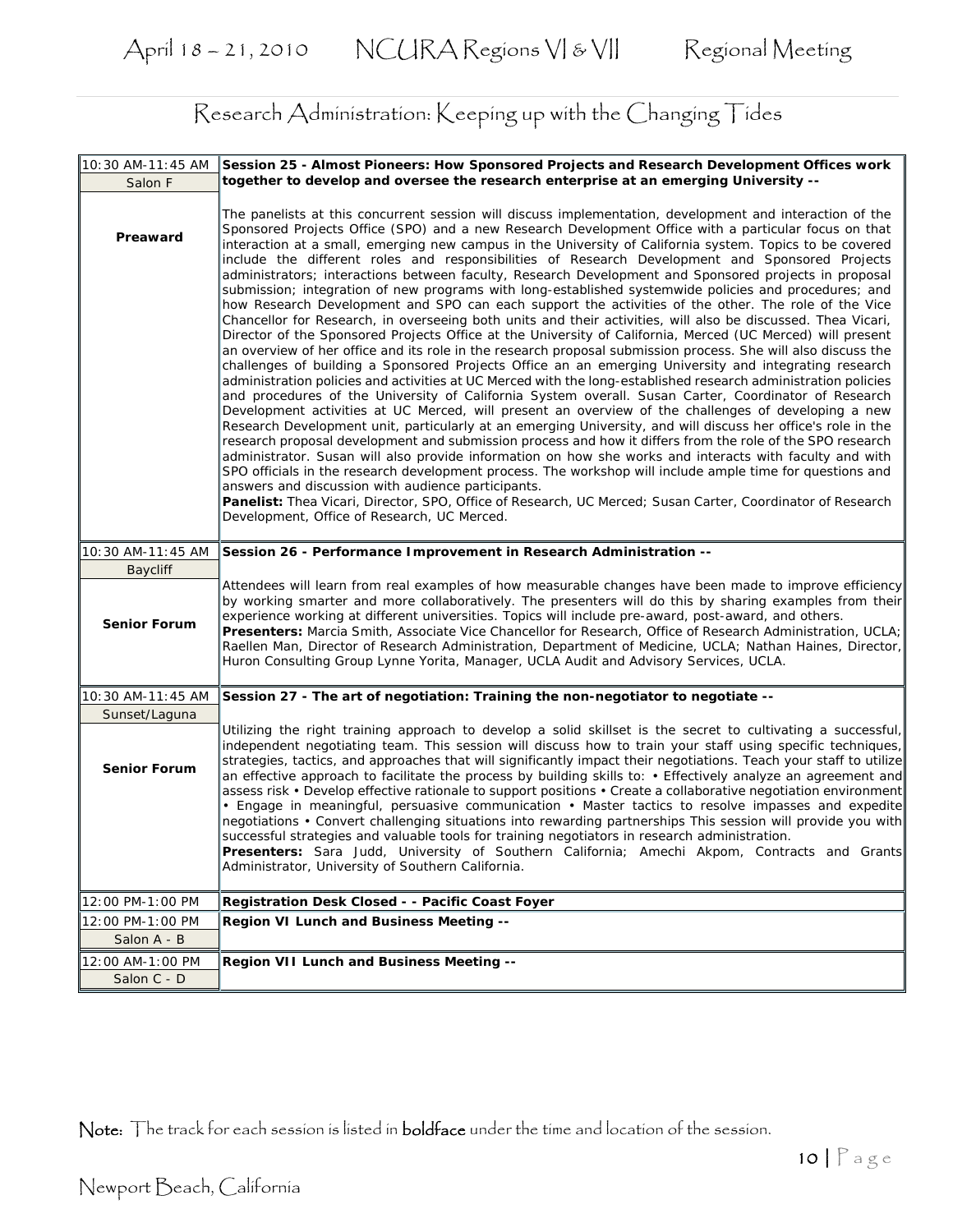|                                         | Tuesday, April 20, 2010                                                                                                                                                                                                                                                                                                                                                                                                                                                                                                                                                                                                                                                                                                                                                                                                                                        |
|-----------------------------------------|----------------------------------------------------------------------------------------------------------------------------------------------------------------------------------------------------------------------------------------------------------------------------------------------------------------------------------------------------------------------------------------------------------------------------------------------------------------------------------------------------------------------------------------------------------------------------------------------------------------------------------------------------------------------------------------------------------------------------------------------------------------------------------------------------------------------------------------------------------------|
| 1:00 PM-5:00 PM                         | Registration Desk Open - Pacific Coast Foyer                                                                                                                                                                                                                                                                                                                                                                                                                                                                                                                                                                                                                                                                                                                                                                                                                   |
| 1:30 PM-2:45 PM                         | Session 28 - Moving Beyond Excel: Tracking Proposal Activity in Microsoft Access - Part 1 --                                                                                                                                                                                                                                                                                                                                                                                                                                                                                                                                                                                                                                                                                                                                                                   |
| Salon F                                 |                                                                                                                                                                                                                                                                                                                                                                                                                                                                                                                                                                                                                                                                                                                                                                                                                                                                |
| <b>Information</b><br><b>Technology</b> | This is a primer on developing a Microsoft Access database to track proposal activity, specifically targeted at<br>PUIs or departmental administrators. This will be a hands on workshop, what will include a shared data set<br>so that participants can build a database during the session. Participants would be encouraged to bring their<br>laptops and actively participate. Topics include: Excel vs Access: What is the difference?; Deciding what to<br>track; How to set up a database; Common problems encountered while using Access; Using wizards to build<br>queries, develop forms and produce reports. The presentation will be offered in two concurrent sessions.<br>Presenter: Yolanda Uzzell, Assistant Director, Pre-Award Services, Loyola Marymount University.                                                                       |
| 1:30 PM-2:45 PM                         | Session 29 - Career Exploration - Transitioning your Career --                                                                                                                                                                                                                                                                                                                                                                                                                                                                                                                                                                                                                                                                                                                                                                                                 |
| <b>Baycliff</b>                         |                                                                                                                                                                                                                                                                                                                                                                                                                                                                                                                                                                                                                                                                                                                                                                                                                                                                |
| Departmental                            | Assessing yourself is the first step of the career exploration process. Making a career transition can be a<br>complex process with many variables. There is a logical flow to the step-by-step process but we all know<br>that life is not linear. We will cover all aspects of the process when transitioning. In addition, we will provide<br>the tools to break down the career exploration process into five manageable steps. Assess Yourself · Explore<br>Career Options · Gain Skills · Find a Job · Manage Your Career.<br>Presenter: Rosemary Madnick, Assistant Vice President, Research Administration, Los Angeles Biomedical<br>Research Institute.                                                                                                                                                                                              |
| 1:30 PM-2:45 PM                         | Session 30 - Cost Sharing --                                                                                                                                                                                                                                                                                                                                                                                                                                                                                                                                                                                                                                                                                                                                                                                                                                   |
| Del Mar                                 | Why does a university cost hare? How does it affect the bottom line and does it make the proposal stronger?<br>This session will try to guide the participants through the cost share definition along with how it affects F&A,                                                                                                                                                                                                                                                                                                                                                                                                                                                                                                                                                                                                                                |
| <b>Financial</b>                        | your record keeping and your sanity.<br>Presenter: Dennis J. Paffrath, Executive Director for Research Administration, University of Maryland,<br>Baltimore.                                                                                                                                                                                                                                                                                                                                                                                                                                                                                                                                                                                                                                                                                                   |
| 1:30 PM-2:45 PM                         | Session 31 - International Research Collaborations: An Update and Discussion. --                                                                                                                                                                                                                                                                                                                                                                                                                                                                                                                                                                                                                                                                                                                                                                               |
| Sunset/Laguna                           | Description: The discussion will open with an update on recent developments in the growing area of                                                                                                                                                                                                                                                                                                                                                                                                                                                                                                                                                                                                                                                                                                                                                             |
| <b>Senior Forum</b>                     | international research administration, and will also review of a number of proven methods for effectively<br>developing international expertise at college or university sponsored programs offices. Participants will be<br>encouraged to share their thinking and experience along these lines, and attendees will gain valuable insights<br>on what is working best for fellow research administrators at colleges and universities in the USA and abroad.<br>Presenter: John Carfora, Executive Director, Office for Research and Sponsored Projects, Loyola Marymount<br>University.                                                                                                                                                                                                                                                                      |
| 1:30 PM-2:45 PM                         | Session 32 - Complex proposal development, tools you can use! --                                                                                                                                                                                                                                                                                                                                                                                                                                                                                                                                                                                                                                                                                                                                                                                               |
| Cardiff                                 | As the focus at more of our institutions turns toward ways to collaborate across disciplines, many research                                                                                                                                                                                                                                                                                                                                                                                                                                                                                                                                                                                                                                                                                                                                                    |
| Preaward                                | administrators are challenged with developing proposal budgets that are more complex and task driven. This<br>session will discuss challenges in developing the complex multi-investigator, multi-disciplinary, multi-<br>institutional proposals. Tools designed by institutional research administrators and unit research<br>administrators will be introduced. Learning Objectives: Goal of this session is for the participant to leave the<br>session with resources/tools that they can use to develop complex multi-PI, multi-task budgets for federal<br>sponsors. Pre-requisites: Familiarity with basic proposal budget development activities.<br>Presenters: Candyce Lindsay, Assistant Director, Sponsored Projects Services, Arizona State University;<br>Avery Wright, Site Supervisor, Sponsored Projects Services, Arizona State University. |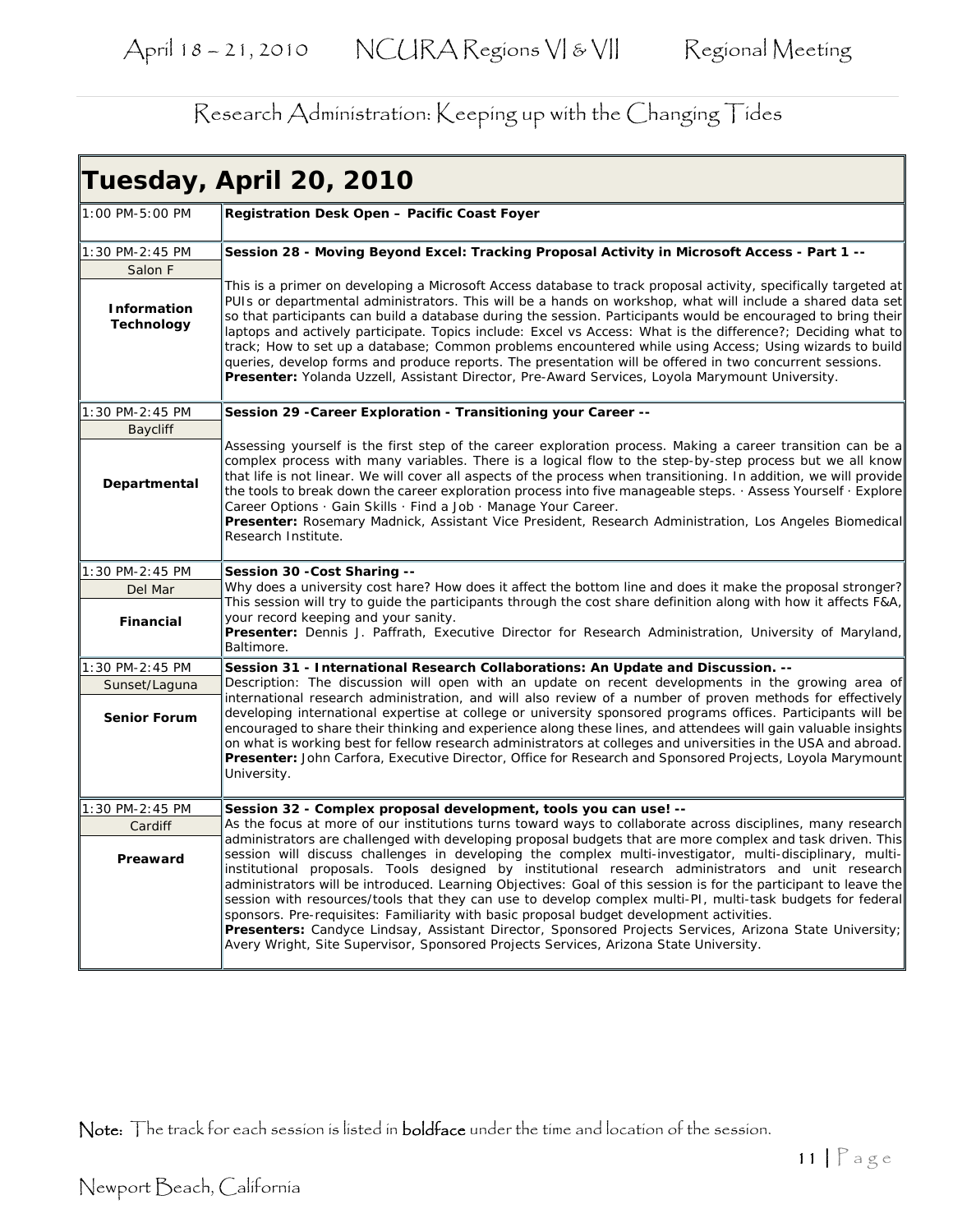|                                                                | Tuesday, April 20, 2010                                                                                                                                                                                                                                                                                                                                                                                                                                                                                                                                                                                                                                                                                                                                                                                                                                                                                                                                                                                                                                                                                                                                                                                                                                                 |
|----------------------------------------------------------------|-------------------------------------------------------------------------------------------------------------------------------------------------------------------------------------------------------------------------------------------------------------------------------------------------------------------------------------------------------------------------------------------------------------------------------------------------------------------------------------------------------------------------------------------------------------------------------------------------------------------------------------------------------------------------------------------------------------------------------------------------------------------------------------------------------------------------------------------------------------------------------------------------------------------------------------------------------------------------------------------------------------------------------------------------------------------------------------------------------------------------------------------------------------------------------------------------------------------------------------------------------------------------|
| 1:30 PM-2:45 PM<br>Salon E                                     | Session 33 - Preparing and filing nonimmigrant, immigrant, and employment-based visa<br>applications for foreign scholars and researchers --                                                                                                                                                                                                                                                                                                                                                                                                                                                                                                                                                                                                                                                                                                                                                                                                                                                                                                                                                                                                                                                                                                                            |
| Research<br>Compliance/Legal                                   | We recognize the urgent time constraints of the competitive world faced by academic institutions. We also<br>recognize how critically important it is to education and research that our schools, universities, and research<br>institutes are able to attract and retain the best and brightest talent from around the globe.                                                                                                                                                                                                                                                                                                                                                                                                                                                                                                                                                                                                                                                                                                                                                                                                                                                                                                                                          |
|                                                                | Maintaining a reputation of achievement in the advancement of knowledge can depend on hiring the best<br>scholars, teachers, researchers, scientists, or other experts in their fields. Often, hiring the best and brightest<br>requires the consideration and hiring of foreign nationals. The complex legal obligations that come into play<br>for these employees and their family members must be addressed quickly, professionally, and completely.                                                                                                                                                                                                                                                                                                                                                                                                                                                                                                                                                                                                                                                                                                                                                                                                                |
|                                                                | Areas Covered: Developing and implementing strategies to hire employees from the international<br>community; Obtaining and maintaining permanent resident status and United States citizenship; Providing<br>advice and counsel on federal immigration law compliance including representing employers in audits and<br>linvestigations; Structuring individual immigration solutions for academics and scientist with international<br>reputations or extraordinary ability.<br>Moderator: Tim Edwards, Accountant, College of Health Professions and Biomedical Sciences<br>The University of Montana; <i>Presenters:</i> Richard J. Tasoff, Tasoff & Tasoff, PC.                                                                                                                                                                                                                                                                                                                                                                                                                                                                                                                                                                                                     |
| 2:45 PM-3:00 PM                                                | Break -- Pacific Coast Foyer                                                                                                                                                                                                                                                                                                                                                                                                                                                                                                                                                                                                                                                                                                                                                                                                                                                                                                                                                                                                                                                                                                                                                                                                                                            |
| 3:00 PM-4:15 PM                                                | Session 34 - Understanding the FAR: A Primer for Departmental Administrators and Other                                                                                                                                                                                                                                                                                                                                                                                                                                                                                                                                                                                                                                                                                                                                                                                                                                                                                                                                                                                                                                                                                                                                                                                  |
| Cardiff                                                        | <b>Compliance Professionals --</b>                                                                                                                                                                                                                                                                                                                                                                                                                                                                                                                                                                                                                                                                                                                                                                                                                                                                                                                                                                                                                                                                                                                                                                                                                                      |
| Research<br>Compliance/Legal                                   | This introductory session on the Federal Acquisition Regulations (FAR) does *not* focus on the "negotiator"<br>role, but rather is aimed toward those tasked with duties in the administration of FAR-based contracts, and<br>those who have the need (or desire) to understand some of the responsibilities for contractual compliance<br>under the FAR. The session will provide an introduction to the organization and content of the FAR and some<br>contrasts will be drawn between Federal contracts and Federal grants/cooperative agreement, to illustrate<br>fundamental differences between the two types of awards. The session will then focus on notable<br>responsibilities that are of primary concern for contracts proposals and contract awards that will be subject<br>to the FAR. Topics that will be discussed include post-award administrative reporting requirements and<br>responsibilities, equipment (property) provisions, technical data/computer software provisions, and Small<br>Business Subcontracting Plans.<br>Presenters: Michiko Pane, Associate Director, Office of Sponsored Research, Stanford University; Kevin<br>Stewart, Senior Sponsored Projects Officer, Sponsored Projects, University of California - Santa Barbara. |
| 3:00 PM-4:15 PM<br>Salon F<br><b>Information</b><br>Technology | Session 35 - Moving Beyond Excel: Tracking Proposal Activity in Microsoft Access - Part 2<br>This is a primer on developing a Microsoft Access database to track proposal activity, specifically targeted at<br>PUIs or departmental administrators. This will be a hands on workshop, what will include a shared data set<br>so that participants can build a database during the session. Participants would be encouraged to bring their<br>laptops and actively participate. Topics include: Excel versus Access: What is the difference?; Deciding what<br>to track; How to set up a database; Common problems encountered while using Access; Using wizards to<br>build queries, develop forms and produce reports. The presentation will be offered in two concurrent sessions.<br>Presenter: Yolanda Uzzell, Assistant Director, Loyola Marymount University.                                                                                                                                                                                                                                                                                                                                                                                                   |
| 3:00 PM-4:15 PM                                                | Session 36 - Implementing a Distributed Service Model for Research Administration --                                                                                                                                                                                                                                                                                                                                                                                                                                                                                                                                                                                                                                                                                                                                                                                                                                                                                                                                                                                                                                                                                                                                                                                    |
| <b>Baycliff</b><br>Departmental                                | This presentation will provide an overview of Arizona State University's effort to implement a Distributed<br>Service Model to support the research enterprise. The overview will include the logic behind the decision to<br>implement this model, the challenges with transitioning, and the goals of the end product.<br>Presenters: Lisa Mosley, Director, Research Advancement, Arizona State University; Vicki Krell, Research<br>Advancement Manager, Arizona State University.                                                                                                                                                                                                                                                                                                                                                                                                                                                                                                                                                                                                                                                                                                                                                                                  |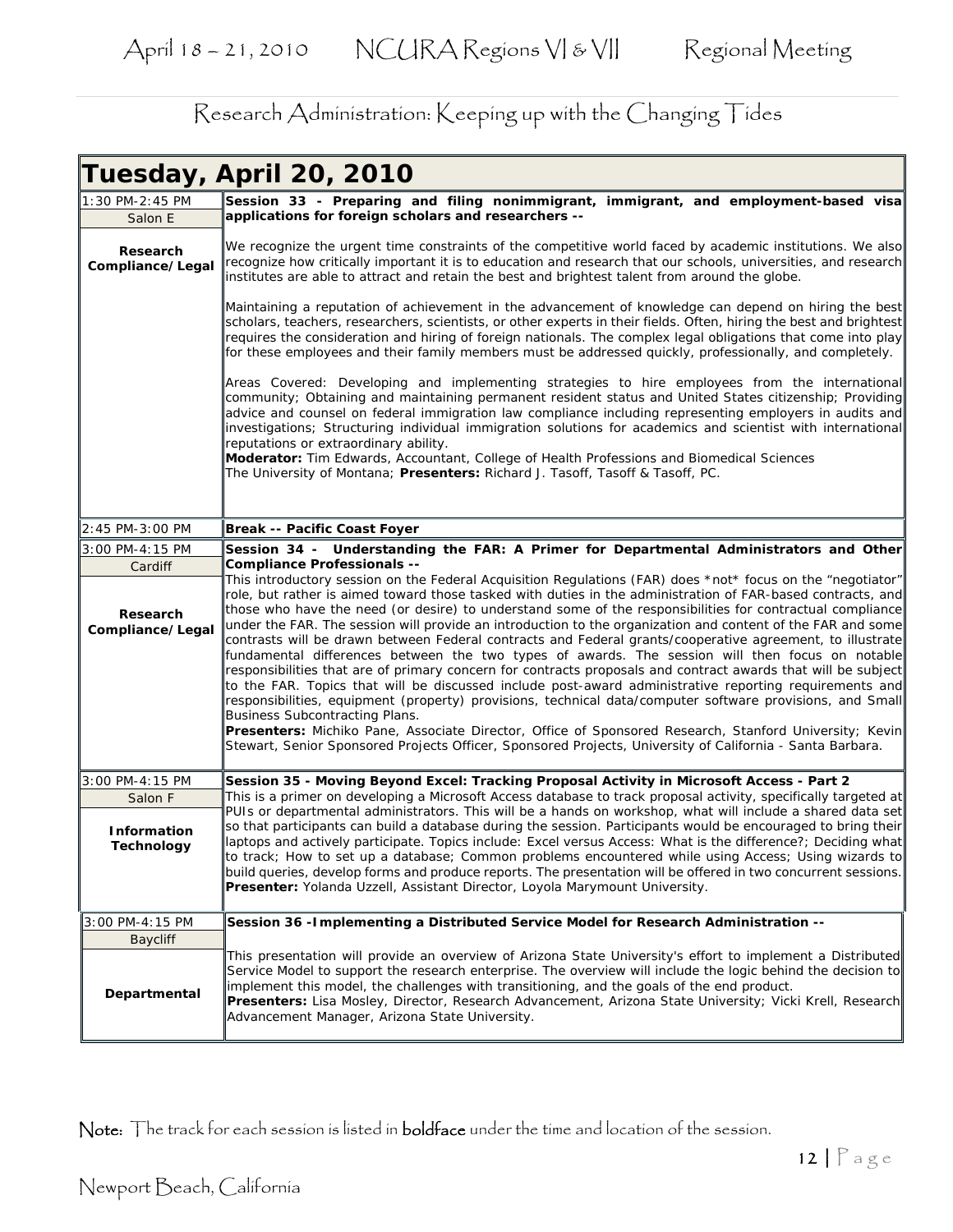|                     | Tuesday, April 20, 2010                                                                                                                                                                                                                                                                                                                                                                                                                                                                                                                                                                                                                                                                                                                                                                                                                                                                                                                                                                                                                                                                                                                                                                                                                                                                                                            |
|---------------------|------------------------------------------------------------------------------------------------------------------------------------------------------------------------------------------------------------------------------------------------------------------------------------------------------------------------------------------------------------------------------------------------------------------------------------------------------------------------------------------------------------------------------------------------------------------------------------------------------------------------------------------------------------------------------------------------------------------------------------------------------------------------------------------------------------------------------------------------------------------------------------------------------------------------------------------------------------------------------------------------------------------------------------------------------------------------------------------------------------------------------------------------------------------------------------------------------------------------------------------------------------------------------------------------------------------------------------|
| 3:00 PM-4:15 PM     | Session 37 - Negotiation Strategy -                                                                                                                                                                                                                                                                                                                                                                                                                                                                                                                                                                                                                                                                                                                                                                                                                                                                                                                                                                                                                                                                                                                                                                                                                                                                                                |
| Salon E<br>Preaward | You can never have too many negotiation techniques, strategies and tools to effectively influence people<br>who don't work for you and may not agree with you! Discussions will encompass contract issues that tend<br>to be problematic including intellectual property, confidentiality, indemnification and subject injury, with an<br>emphasis on successful negotiation strategies and approaches, effective rationale, persuasive<br>communication and creative tactics to resolve an impasse. Learning Objective: This session will provide tools                                                                                                                                                                                                                                                                                                                                                                                                                                                                                                                                                                                                                                                                                                                                                                           |
|                     | that will enhance negotiation skill set for new and seasoned negotiators alike.<br>Presenters: Sara Judd, Director, Department of Contracts and Grants, University of Southern California;<br>Jeri Muniz, Executive Director, Department of Contracts and Grants, University of Southern California.                                                                                                                                                                                                                                                                                                                                                                                                                                                                                                                                                                                                                                                                                                                                                                                                                                                                                                                                                                                                                               |
| 3:00 PM-4:15 PM     | Session 38 - Sponsor Projects and Technology Transfer: Working Together to Build Successful                                                                                                                                                                                                                                                                                                                                                                                                                                                                                                                                                                                                                                                                                                                                                                                                                                                                                                                                                                                                                                                                                                                                                                                                                                        |
| Sunset/Laguna       | and Effective Industry-University Cooperative Research Centers -                                                                                                                                                                                                                                                                                                                                                                                                                                                                                                                                                                                                                                                                                                                                                                                                                                                                                                                                                                                                                                                                                                                                                                                                                                                                   |
| <b>Senior Forum</b> | Federal and State governments have long touted, and sometimes supported, collaborations between<br>universities and industry. On paper, they appear to be business relationships with unlimited potential. Far<br>too often, however, the dream doesn't turn into reality. Federal or State support dries up; industry becomes<br>disenchanted with university IP and publication policies; Principal Investigators lose interest. Why does this<br>happen? What are the pitfalls? How can Sponsored Projects and Technology Transfer work together to build<br>and manage financially successful and scientifically effective centers? This session will address the<br>expectations, responsibilities, and roles of each of the parties, including the sponsoring agencies; review<br>various organizational structures/functions that facilitate or inhibit success; and delve into the practical issues<br>of managing a university – industry center to success. (Time permitting, we will review By-Laws, Membership<br>Agreements, and licensing plans that work and don't work.)<br>Presenters: Randall Draper, Director, Office of Contracts and Grants, University of Colorado at Boulder;<br>Sherylle Mills Englander, Director, Office of Technology & Industry Alliances, University of California, Santa<br>Barbara. |
| 6:30 PM-11:00 PM    | Dinner and Entertainment - Rose Garden/Seaview Terrace                                                                                                                                                                                                                                                                                                                                                                                                                                                                                                                                                                                                                                                                                                                                                                                                                                                                                                                                                                                                                                                                                                                                                                                                                                                                             |
|                     | Wednesday, April 21, 2010                                                                                                                                                                                                                                                                                                                                                                                                                                                                                                                                                                                                                                                                                                                                                                                                                                                                                                                                                                                                                                                                                                                                                                                                                                                                                                          |
| 7:30 AM-12:00 PM    | Registration Desk Open - Pacific Coast Foyer                                                                                                                                                                                                                                                                                                                                                                                                                                                                                                                                                                                                                                                                                                                                                                                                                                                                                                                                                                                                                                                                                                                                                                                                                                                                                       |
| 7:30 AM-9:00 AM     | <b>Buffet Breakfast --</b>                                                                                                                                                                                                                                                                                                                                                                                                                                                                                                                                                                                                                                                                                                                                                                                                                                                                                                                                                                                                                                                                                                                                                                                                                                                                                                         |
| Salon A - D         |                                                                                                                                                                                                                                                                                                                                                                                                                                                                                                                                                                                                                                                                                                                                                                                                                                                                                                                                                                                                                                                                                                                                                                                                                                                                                                                                    |
| 9:00 AM-10:15 AM    | Session 39 - Managing Your Peeps --                                                                                                                                                                                                                                                                                                                                                                                                                                                                                                                                                                                                                                                                                                                                                                                                                                                                                                                                                                                                                                                                                                                                                                                                                                                                                                |
| Cardiff<br>Preaward | Tired of your workload managing you? Enhance your existing skills and develop new techniques for managing<br>your customer basethe principal investigator. Turn the tides and be proactive rather than reactive to last<br>minute submissions, long term negotiations, and day-to-day maintenance of your workload. As professionals                                                                                                                                                                                                                                                                                                                                                                                                                                                                                                                                                                                                                                                                                                                                                                                                                                                                                                                                                                                               |
|                     | with the unique and sometimes conflicting role of protecting the best interest of the institution while still<br>delivering "exemplary customer service", learning to effectively manage the human aspect involved is a key<br>dynamic to success.                                                                                                                                                                                                                                                                                                                                                                                                                                                                                                                                                                                                                                                                                                                                                                                                                                                                                                                                                                                                                                                                                 |
|                     | Presenters: Sara Judd, Director, Department of Contracts and Grants, University of Southern California;<br>Brenda Lacy-Roberts, Department of Contracts and Grants, University of Southern California.                                                                                                                                                                                                                                                                                                                                                                                                                                                                                                                                                                                                                                                                                                                                                                                                                                                                                                                                                                                                                                                                                                                             |
| 9:00 AM-10:15 AM    | Session 40 - Foreign Researchers at the University of Tokushima: Cordial Hospitality Provided by                                                                                                                                                                                                                                                                                                                                                                                                                                                                                                                                                                                                                                                                                                                                                                                                                                                                                                                                                                                                                                                                                                                                                                                                                                   |
| Sunset/Laguna       | lAwa-no-kuni --                                                                                                                                                                                                                                                                                                                                                                                                                                                                                                                                                                                                                                                                                                                                                                                                                                                                                                                                                                                                                                                                                                                                                                                                                                                                                                                    |
| <b>Senior Forum</b> | This session will be presented by one of our colleagues from Japan, who recently visited the University of<br>Washington to learn more about American research administration. The presentation will include practical<br>information about identifying research opportunities in Japan, applying for financial support from the<br>Japanese Ministry of Education, and learning to adjust to the cultural differences between Japan and the U.S.<br><b>Presenter:</b> Yoko Takagi, University of Tokushima.                                                                                                                                                                                                                                                                                                                                                                                                                                                                                                                                                                                                                                                                                                                                                                                                                       |
|                     |                                                                                                                                                                                                                                                                                                                                                                                                                                                                                                                                                                                                                                                                                                                                                                                                                                                                                                                                                                                                                                                                                                                                                                                                                                                                                                                                    |

#### **Wednesday, April 21, 2010**